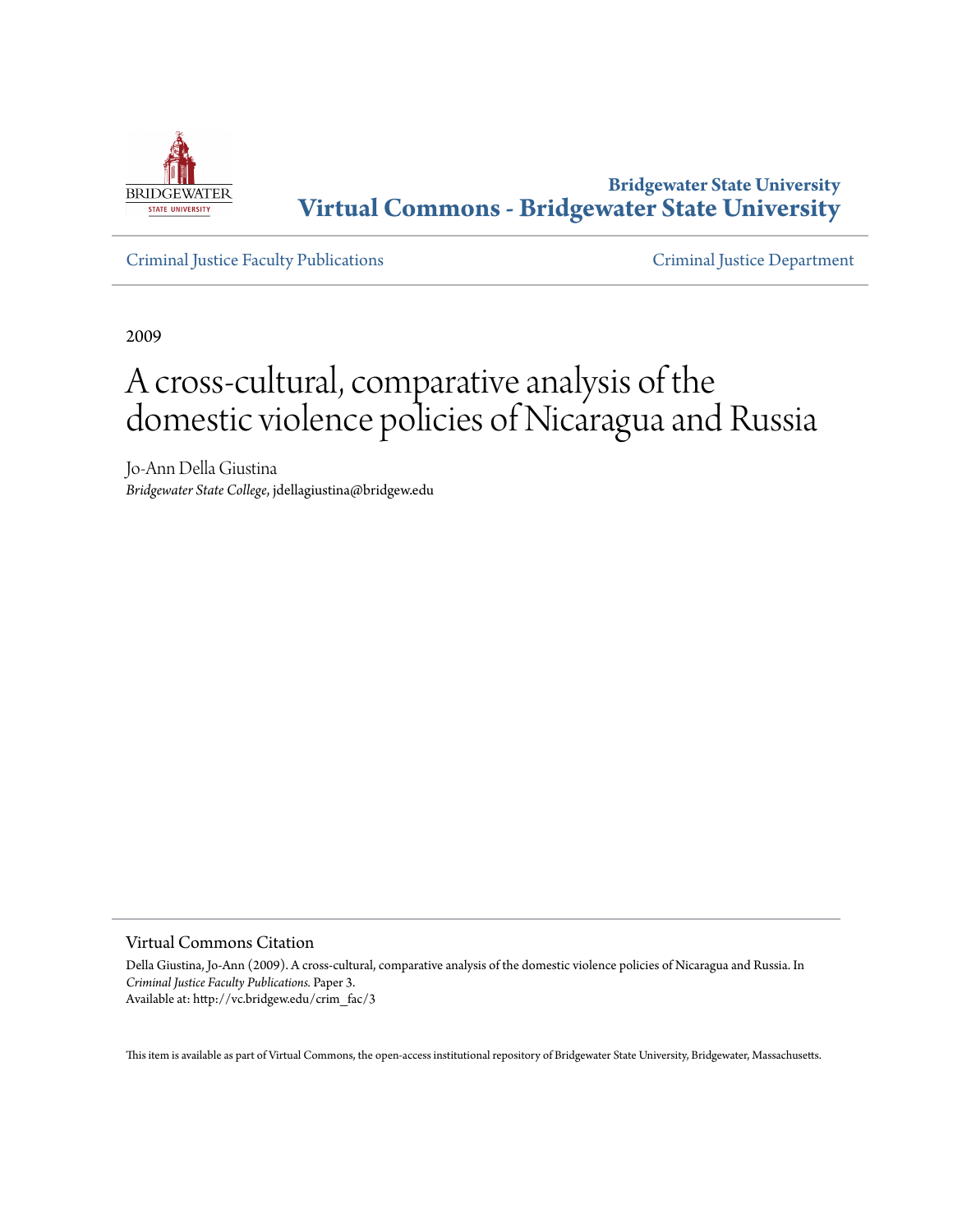## **A Cross-cultural, Comparative Analysis of the Domestic Violence Policies of Nicaragua and Russia**

By Jo-Ann Della-Giustina<sup>1</sup>

#### **Abstract**

This is a cross-cultural comparative analysis of the domestic violence policies of Nicaragua and Russia. While these two countries have striking differences, they both had socialist revolutions that established workers and farmers governments. The Soviet Union was the main economic and political support for Nicaragua following the 1979 Frente Sandinista Para Liberación Nacional (FSLN - Sandinista Front for National Liberation) revolution.

This article examines the domestic violence policies of post-Soviet Russia and Nicaragua. While both countries have serious domestic violence problems, only Nicaragua is taking an aggressive stance to eradicate the problem. The Russian government barely even acknowledges that there is a problem. My thesis is that the Nicaraguan government has a more progressive approach to ending domestic violence because there is a strong, independent woman's movement in Nicaragua, which is lacking in Russia.

*Keywords*: domestic violence policy, Nicaragua, Russia

#### **Introduction**

<u>.</u>

Domestic violence is any behavior within an intimate partner<sup>1</sup> relationship that causes physical, sexual, or psychological harm to unfairly gain power or to maintain the misuse of power, control, and authority (World Health Organization [WHO], 2002). It affects the lives of women throughout the world regardless of race, ethnicity, class, educational status, or geographic location. It is becoming widely recognized as a serious public health problem with grave implications for the physical and psychological well being of women and children (Ellsberg, Peña. Herrera, Liljestrand, and Winkvist, 2000). Although there is little information about the extent of domestic violence throughout the world, available research indicates that there is no country in which there is an absence of domestic violence (WHO, 2002).

In most countries, 10% to 69% of women have been physically assaulted by an intimate partner at least once in their lives (Ellsberg, Winkvist, Peña, and Stenlund, 2001; WHO, 2002). Research shows that violence against women is exacerbated by the indifference of state officials who fail to seriously investigate and prosecute cases of domestic violence (Human Rights Watch [HRW], 2000). In that context, I will compare the domestic violence policies of Nicaragua and Russia, which both have serious

<sup>&</sup>lt;sup>1</sup> Dr. Della Giustina is an assistant professor of Criminal Justice at Bridgewater State College (Massachusetts), where she teaches courses in gender and crime, domestic violence, criminal law and procedure, homicide, and restorative justice. She received her Ph.D. in Criminal Justice from City University of New York (John Jay College) with a specialization in women and crime, and her J.D. from Chicago-Kent College of Law. Dr. Della Giustina studied at the University of Central America Law School in Managua, Nicaragua and is listed in Who's Who in America and Who's Who in the World.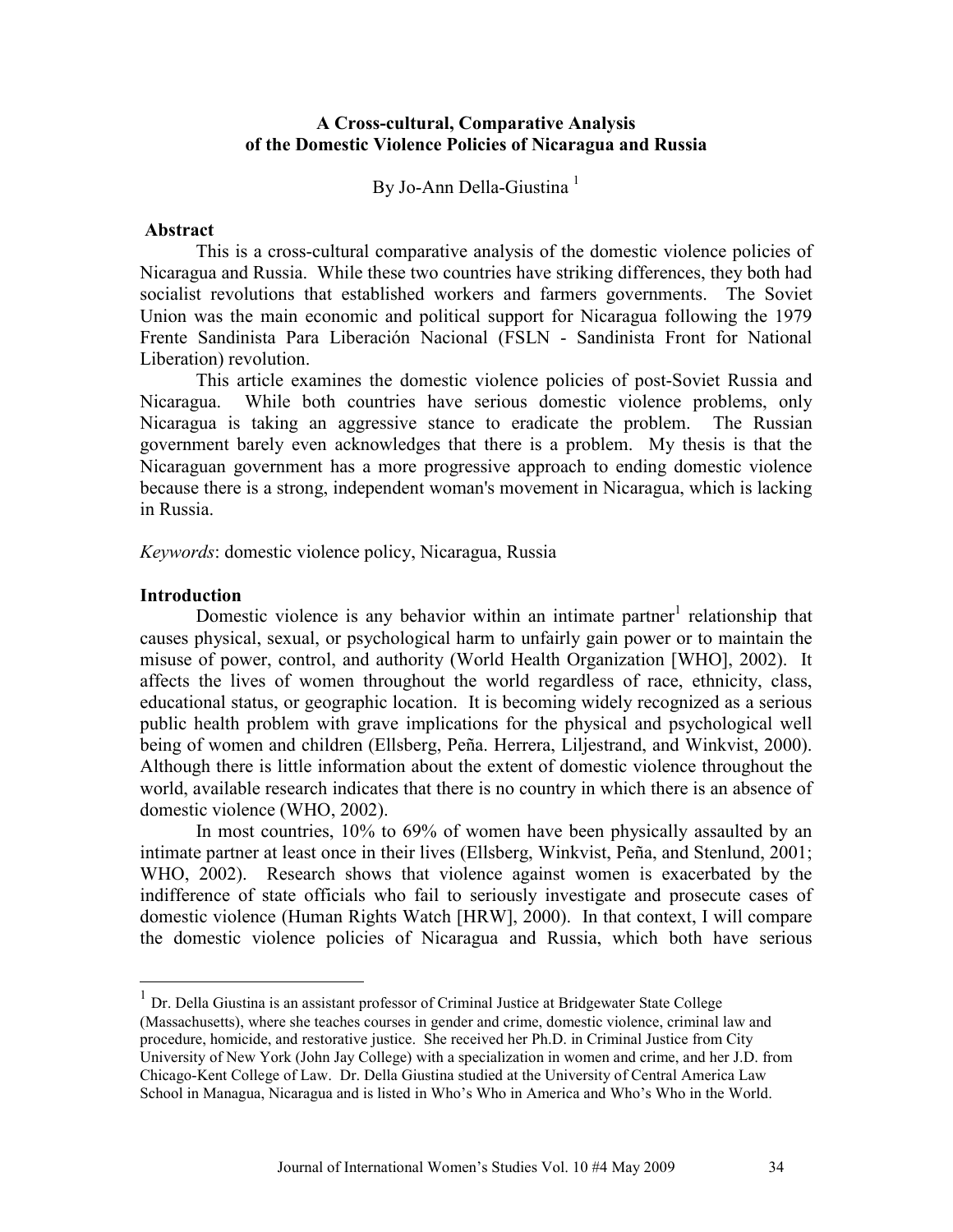domestic violence problems. The Russian government has chosen to ignore its problem while the Nicaraguan government has been seeking ways to eradicate the abuse of women. I suggest that the difference in these approaches is due to a strong independent women's movement in Nicaragua, which is lacking in Russia. An independent women's movement is one that is independent of the government.

While Nicaragua and Russia have striking differences, they also share many similarities. Their differences are the following. Russia is geographically the largest country in the world whereas Nicaragua is tiny. In Russia, there are 142.5 million people; 53.1% are women. There are 5.5 million people in Nicaragua; 51% are women (United Nations [U.N.], 2008). Russia is a developed industrialized economy whereas Nicaragua is the second poorest country in the Americas. Nearly half of its population lives in poverty, with over 15% living in extreme poverty (The World Bank, 2006).

Notwithstanding these differences, there are many similarities between the two countries. Both had socialist revolutions led by Marxist-Leninist parties who aimed to establish socialist societies. In 1917, the Bolshevik Party overthrew the czar, and the Frente Sandinista Para Liberación Nacional (FSLN - Sandinista Front for National Liberation) overthrew the dictatorship of Anastasio Somoza in 1979. Although neither country ever met its goal of a socialist society, workers and farmers governments were established in both countries. Because of those similarities, the Soviet Union became Nicaragua's main advisor and supporter after the FSLN revolution. During the 1980's, the Soviet Union exerted great influence on Nicaragua until the FSLN government was voted out of office in 1990, a year before the Soviet Union fell. Further, both the Soviet Union and Nicaragua established women's legal rights and involved women in their legislative bodies immediately following the revolutions. Currently, both countries are experiencing political and economic transitions, which have led to high rates of unemployment, growing frustration, and increased social violence, including domestic violence.

 Within that context, I will examine the domestic violence policies of post-Soviet Russia and Nicaragua. While both countries have serious domestic violence problems, only Nicaragua is taking an aggressive stance in eradicating the problem. The Russian government barely even acknowledges that there is a problem. My thesis is that the Nicaraguan government has a more progressive approach to ending domestic violence because there is a strong, independent woman's movement in Nicaragua, which is lacking in Russia. In my analysis, I will discuss the existence of domestic violence as a consequence of the oppression of women and the need for a women's liberation movement to challenge the underlying social attitudes that support male aggression and perpetuate the unequal balance of power between men and women. Because abuse is a social problem, the approach a government takes to eradicate domestic violence is interwoven with the society's general attitude toward women. Domestic Violence in Russia

Just as violence is rising generally, violence against women has been increasing as a consequence of the political, economic, and social turmoil in Russia. Even though the Russian government does not collect official data on women who are assaulted or killed by an intimate partner, estimates by government officials and women's crisis center activists indicate a high incidence of domestic violence. According to government officials, 9,000 women died as a result of violence by their current or former intimate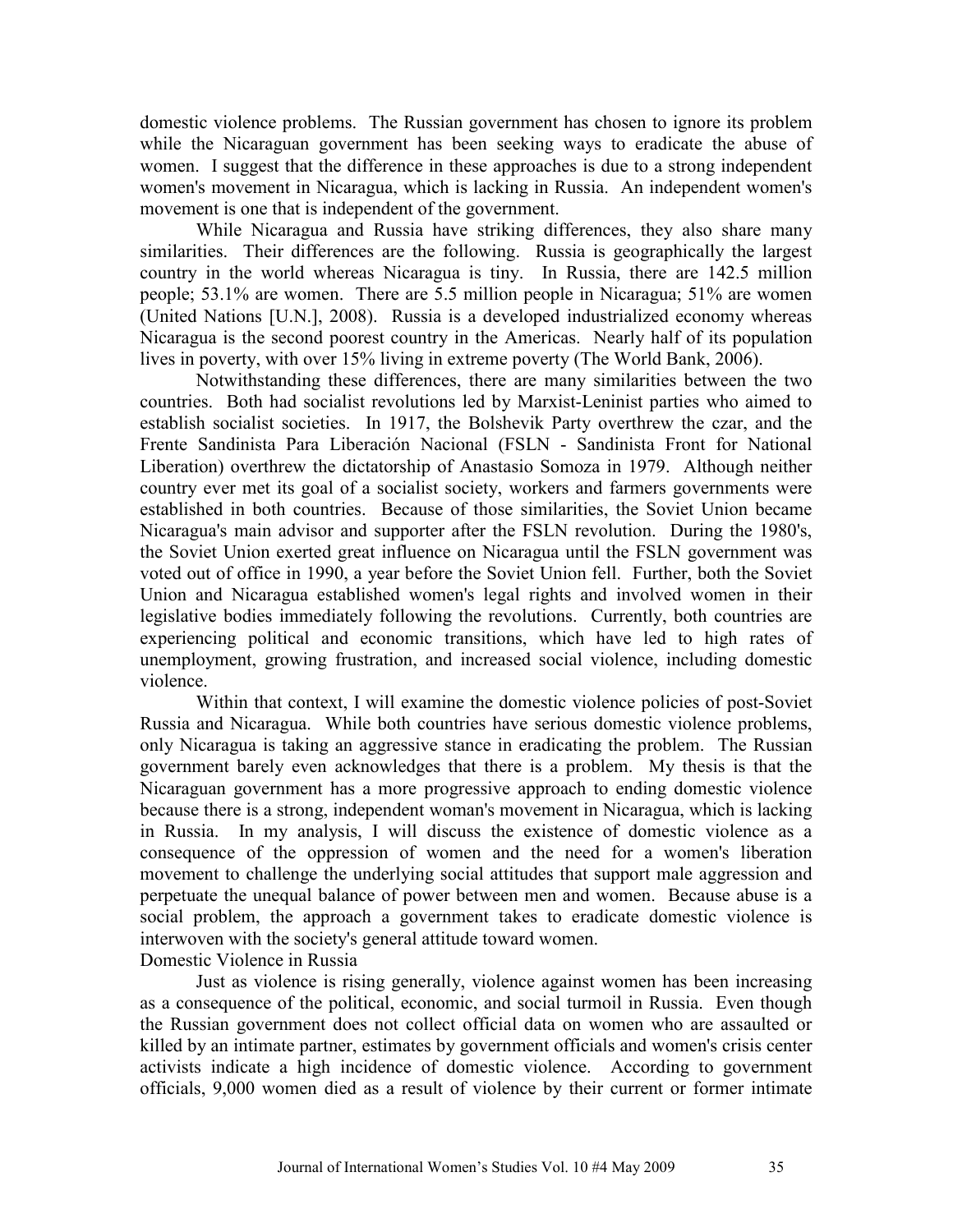partner in 2003 (Amnesty International, 2005b; St. Petersburg Times, 2004). In comparison, in the United States, a country of 300 million people, 1,181 women were killed by an intimate partner in 2005 (Federal Bureau of Investigation, 2005). That is a rate of .77 per 100,000 U.S. women compared to a rate in Russia of 11.9 per 100,000 women.

In addition to the homicides, every day 36,000 women are beaten by their intimate partners (St. Petersburg Times, 2004). A 2003 study by the Council for Women of Moscow State University found that 70 percent of the married women interviewed had been a victim of psychological, sexual, physical and/or economical violence by their husbands (Amnesty International, 2006).

Despite these high numbers, domestic violence assaults are severely underreported (Amnesty International, 2005b). There are several reasons why battered women do not call the police or follow through on complaints. Often, women do not report domestic violence because the police rarely take any action. Other times, they are afraid it will make the situation worse for them and their children (Amnesty International, 2005b). Not only do the terrible conditions in Russian jails discourage women from filing complaints against their husbands and/or fathers of their children, but often a woman who is dependent on her husband's income fears the loss of economic support due to his incarceration (Daigle, 1998; Amnesty International, 2005a; Amnesty International, 2005b).

Still other times, the failure to report domestic violence or to follow through with prosecution is the result of society's attitude toward domestic violence. Many people still think it is shameful to discuss private family problems with the police (Amnesty International, 2005b). It is often difficult to even get a woman to call a domestic violence hotline because of the common belief, deeply held for centuries, that one should not air "dirty linen" in public. Many women still accept domestic violence, agreeing with the age-old proverbs "If he beats you, it means he loves you" and "beat the wife for better cabbage soup" (Horne, 1999:58; Amnesty International, 2005a). In addition, there is a joke in Russia that shows how widespread domestic violence is accepted in Russia: A man is beating his wife. The woman asks through her tears, "Why are you beating me?" The husband responds, "If I could think of a reason, I would kill you" (Daigle, 1998:20).

To help alleviate this problem, the Russian Association of Crisis Centers for Women initiated a pilot project in Nizhni Novgorod, 300 miles east of Moscow, to combat the underreporting of domestic violence crimes. It has trained local law enforcement officials, drafted regional legislation against domestic violence, and organized crisis centers. In addition, the Moscow Sexual Assault Recovery Center "Syostri" wrote a pamphlet for women advising them on drafting and filing a complaint and pursuing prosecution. Syostri distributed the pamphlets to regional crisis centers, women's clinics, schools, universities, and some police stations (HRW, 1997).

# **Domestic Violence in Nicaragua**

Just as in Russia, domestic violence is widespread in Nicaragua (U.S. Department of State, 2006). Estimates of domestic abuse are as high as 52% of women having been abused at least once in their lifetime (Ellsberg et al., 2000; Åsling-Monemi, K., Peña, R., Ellsberg, M.C., & Persson, L.Å., 2003). A recent study found that 30.2 percent of women 15 to 49 years of age had experienced violence by an intimate partner in her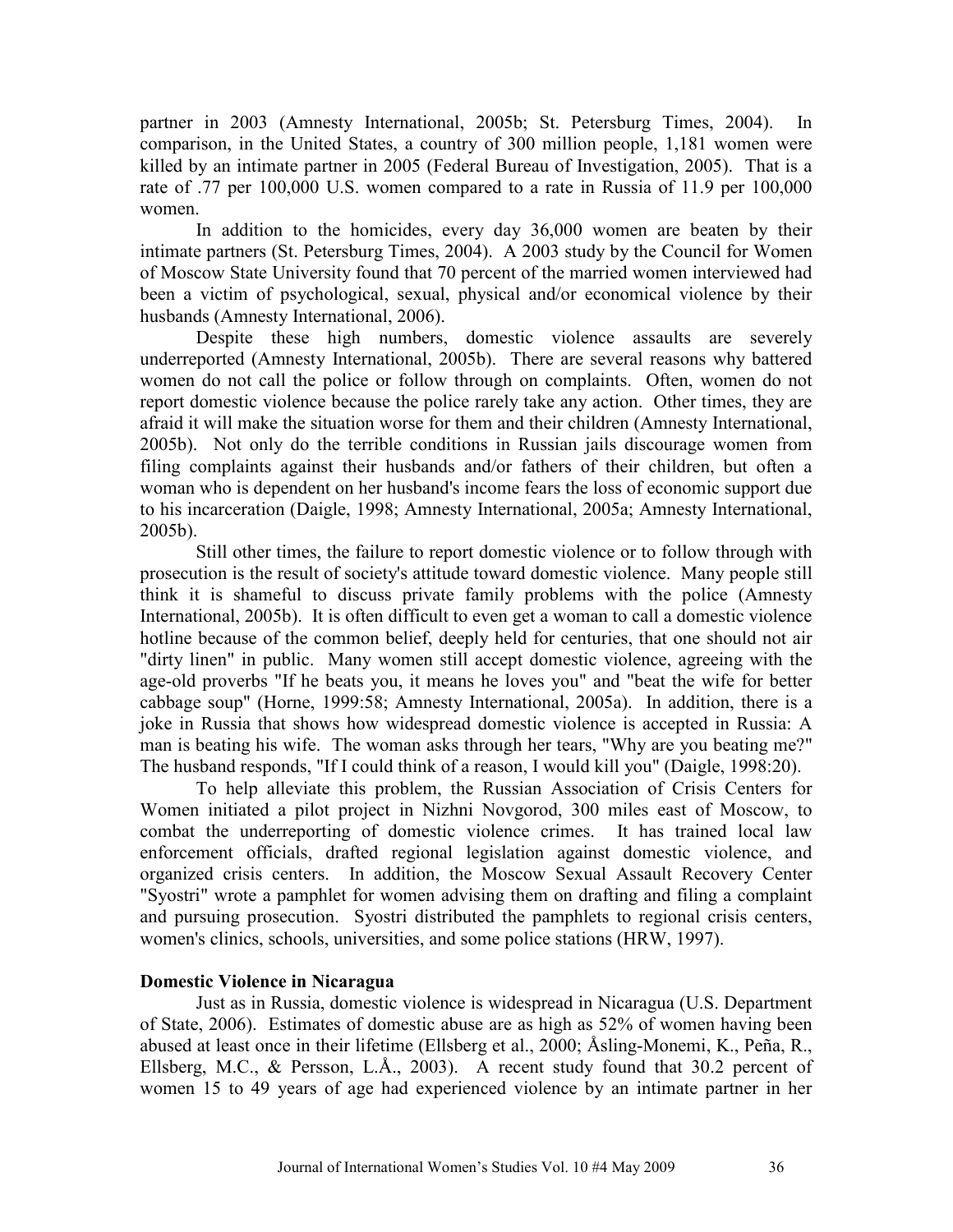lifetime and that 13.2 percent of the women 15 to 29 years of age were beaten by an intimate partner in the preceding twelve months. In addition, 10.2 percent of evermarried women experienced an act of sexual violence by their husband or intimate partner (Kishor and Johnson, 2004). In a study by Umeå University of Umeå, Sweden, and Autonomous University of Nicaragua in León, 52% of the ever-married women (either legal marriages or common-law marriages) in León, Nicaragua, reported physical abuse by an intimate partner at least once in their lives while 27% reported violence within the previous 12 months. Of the women who had experienced violence, 70% experienced severe violence, including kicks, punches, being beating, blows with an object, and threats or use of a weapon (Ellsberg et al., 2000). An earlier study by the Women's Legal Office and the Office on Family Orientation and Protection of INSSBI (Social Security Institute) found that 44% of women between 25 and 34 years of age had been a victim of domestic violence. That abuse included beatings, bondage, cuts with knives or machetes, threats with firearms, repeated sexual violations, sometimes including beatings and threats, threats to take the children or the house away, threats to sell the household goods, insults, and humiliation (AMNLAE, 1986c; Collinson, 1990).

Even though surveys show a high incidence of domestic violence, many domestic violence cases still go unreported (U.S. Department of State, 2006). Women fail to seek help for many reasons, including their inability to support their children, difficulty in finding housing, guilt feelings, the fear of reprisal, and social stigma (Collinson, 1990; Pérez-Landa, 2001).

Russian and Nicaraguan Domestic Violence Policies

In both Russia and Nicaragua, domestic violence is embedded in the acceptance of male dominance, which includes granting men the prerogative to physically abuse women. Unfortunately, many women still accept the abuse as a part of life with an intimate partner. The difference between the two countries is that Russia is ignoring its domestic violence problem, even denying that it exists. In contrast, Nicaragua is openly discussing domestic violence and looking for ways to eradicate the abuse.

Even though domestic violence is a chronic and overwhelming problem, the government has systematically failed to respond to violence against women in the family on the federal, regional and local level (Amnesty International, 2005b).

## **Historical, Cultural, and Economic Context**

Russian folklore and religious literature portrayed women as possessing evil and magical powers, which called for rules and punishments to control them (Horne, 1999). Those beliefs led to the creation of the Domostroi, a household manual that instructed women to devote themselves solely to domestic duties and men to physically discipline wives who disregarded their duties. In the mid-17<sup>th</sup> century, there was no penalty if a husband murdered his wife, but a wife who killed her husband was buried up to her neck and left to die (Horne, 1999). Until 1917, the czarist law explicitly allowed a man to beat his wife, but stated: "The wife is held to obey her husband, as the head of the family, to remain with him in love, respect, unlimited obedience, to do him every favor and show him every affection, as a housewife" (Lund, 1970, p. 4).

Women, however, did not remain passive. In 1907, the First Russian National Women's Congress was held and the 1917 celebration of International Women's Day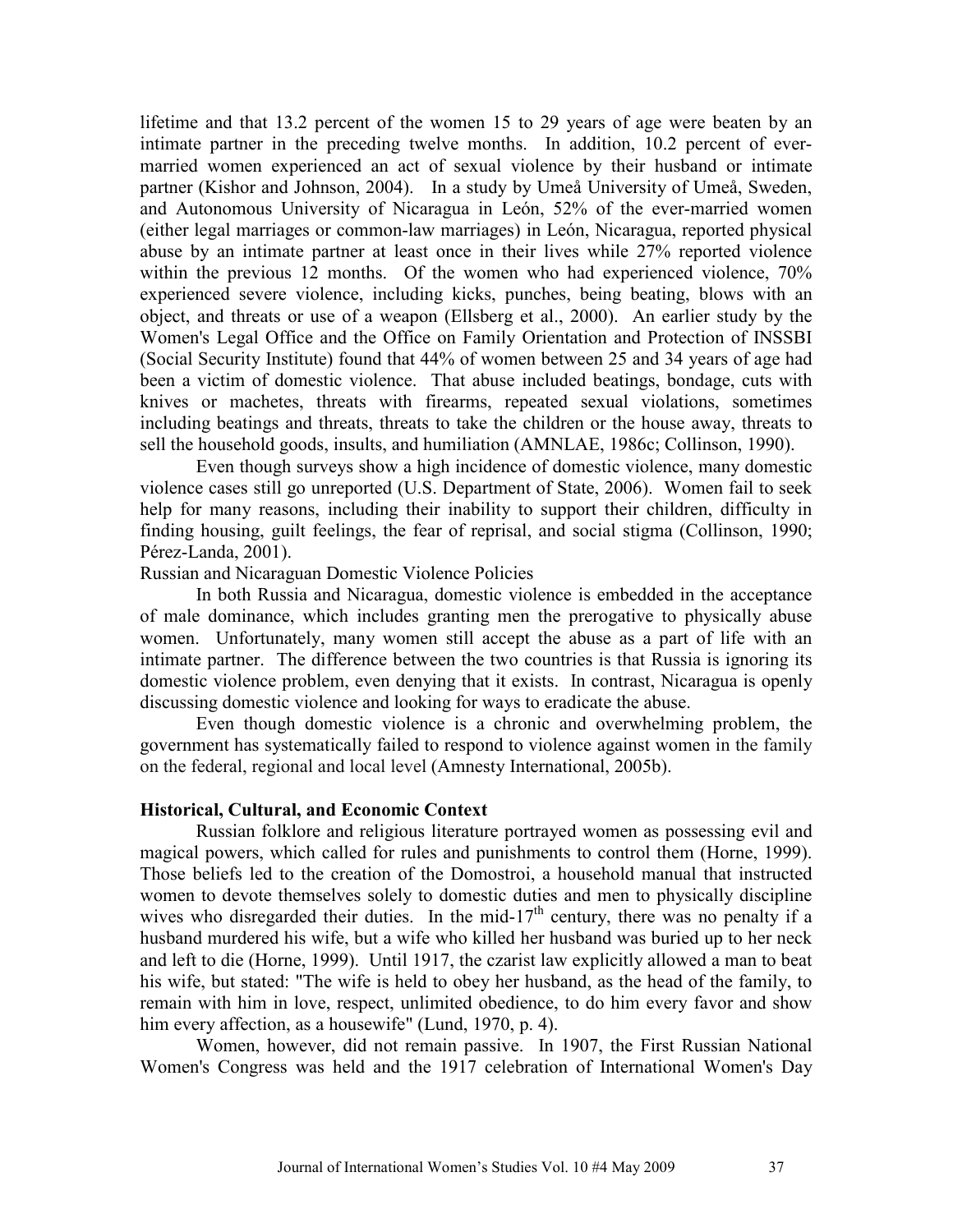sparked the Bolshevik revolution when women textile workers went on strike and other women went to the Duma, the parliament, to demand bread (Woman Plus, 1997).

After the revolution, women won radical freedoms in the family, marriage, divorce, abortion, childcare, and the household (Millet, 1970). As women began taking a larger role in the life of the country, the "family system was shaken to its roots, and all kinds of experiments were tried, including new forms of communal living, especially by young people" (Lund, 1970, p. 5). In addition to the Communist Party's leadership in ending women's oppression, non-Communist Party working women held conferences to address the issues of legal rights for women, the status of women in marriage, family legislation, equal pay, a woman's right to engage in the trades and professions, problems of unemployment, labor protection for women, social care for mothers, and social policies to help housewives (Waters, 1972).

Those advances lasted until the 1930's when a complete reversal occurred in the Soviet attitude toward women and the family and women lost most of the gains they had won (Lund, 1970; Millet, 1970). Women were proclaimed fully emancipated and no longer in need of special representation. As state controls were strengthened, women's issues became secondary to class and community concerns (Horne, 1999).

Nevertheless, women maintained a degree of equality in the workplace during the Soviet era. Women were more highly educated than men and worked as engineers, doctors, and lawyers due to state policies that limited gender discrimination in employment. Even so, many women worked in low-paying jobs, and on average, they received only 70% of men's wages, which meant that women and children were economically dependent on men (Gerber & Mayorova, 2006; Rhein, 1998).

The Soviet Union ceased to exist in 1991. During the transition from a one-party state with a socialist economy to a multi-party political system with a market economy, Russia has undergone substantial economic and political turmoil. Life has become more difficult, especially as the economic and social safety net for women continues to deteriorate. Although women are more highly educated than men, they have represented 90% of the unemployed people in some regions. Not only have women's wages diminished, but women have lost access to health care (HRW, 1997; Balabanova, 2007). Moreover, prospective employers commonly require women employees to be beautiful, no older than 25, or to be blond with long legs (Horne, 1999; Pateleev, 2002). To exacerbate the problem, labor legislation passed in 1996 denies women the right to work in 400 professions deemed inconsistent with their femininity and maternal responsibilities (HRW, 1998).

Added to this economic burden are the strong unequal sex-role stereotypes at home, which have led to a growing dissatisfaction within the family. Since statesubsidized child-care facilities have closed, Russian women have full responsibility for the home and children, with little or no help from Russian men (U.N., 1995; Leifeld, 2001). Sixty-five percent of Russian women have said that they are unhappy with their marriages. In fact, two out of three marriages end in divorce (Daigle, 1998).

These economic and social problems facing women exist in a cultural atmosphere overrun with degrading images of women. For example, a Russian newspaper article describing the work of a women's crisis center included a photograph of a completely naked women serving drinks to men in a bar. The headline said, "Shut up Bitch or I'll Stab You" (Leifeld, 2001).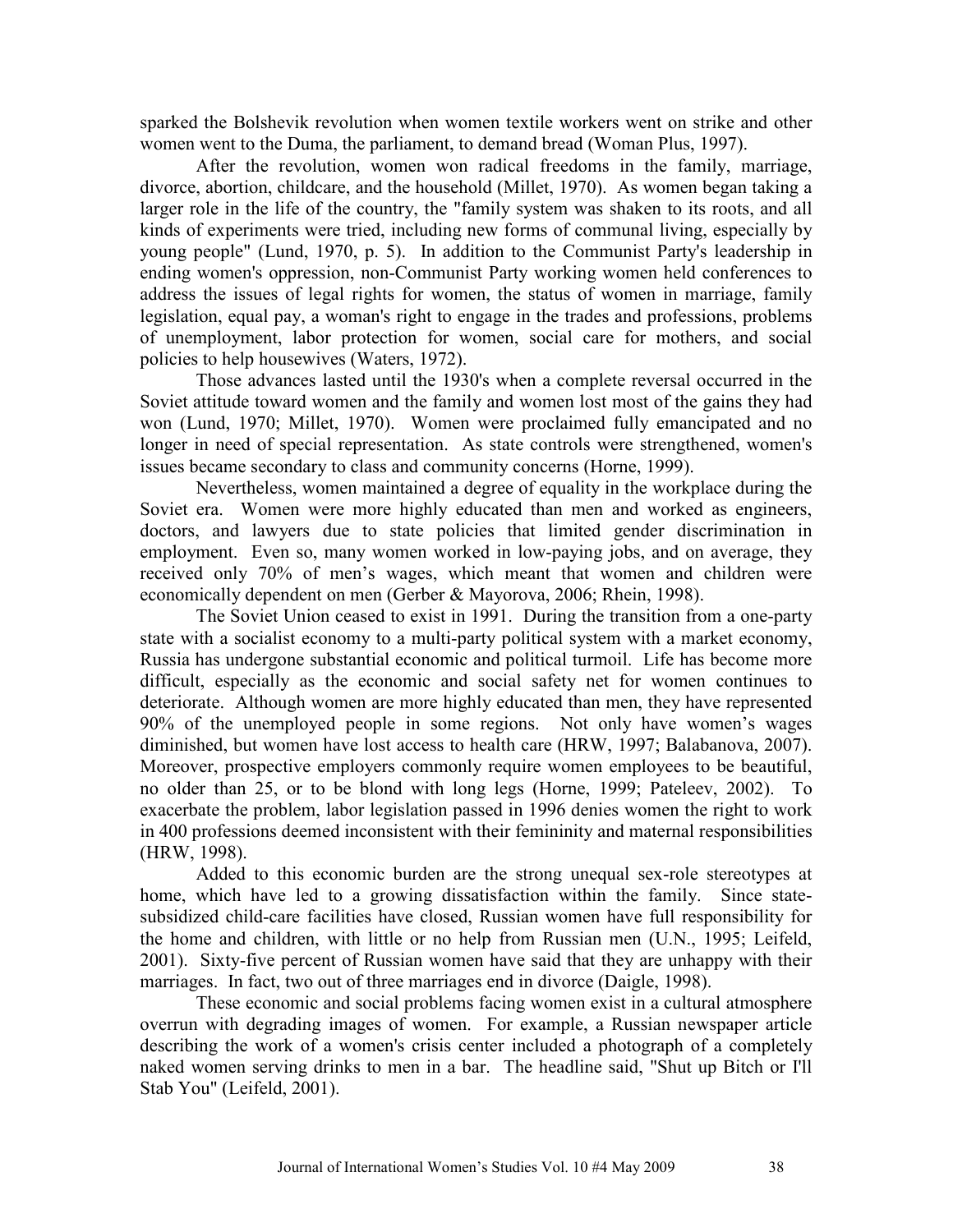### **Public Policy Laws in Russia**

Domestic violence is rarely discussed within the government or in the community. Many Duma (Russian Parliament) deputies think domestic violence is a private matter, not something for state involvement (Amnesty International, 2005b). Yevgenii Riabtsev, the former head of the Ministry of the Interior's public relations section, admitted that domestic violence is a serious problem in Russia and that the police have not treated the problem as one for law enforcement, but he blamed women for thwarting the efforts of the police by their failure to report assaults. He also shifted the blame for domestic violence on women, saying, "After marriage, many women don't look after themselves. They let themselves go physically, and their husbands lose interest" (HRW, 1995, p. 21).

Because of the Russian government's inaction, international pressure has been exerted. As a result of that pressure and in response to the recommendations of the 1995 United Nations Fourth World Conference on the Status of Women in Beijing, the Boris Yeltsin administration published a policy document promising to improve the position of women in Russia (HRW, 1997; U.N., 1995). Not only did the document stress that violence should be prohibited in all spheres of life, including the workplace and home, but the government pledged to collect full and objective statistics relating to violence against women, to coordinate its efforts with nongovernmental women's crisis centers, and to develop criminal and civil sanctions for violence against women. Several decrees followed, including a law guaranteeing equal rights and opportunities for women, but they were never funded (HRW, 1997; Mereu, 2003). Finally, in 2004, Russia ratified the Optional Protocol to the UN Convention on the Elimination of All Forms of Discrimination against Women, which gave women a mechanism through which to report domestic violence. Nevertheless, the UN Special Rapporteur on violence against women has concluded that violence against women is still a low priority on the state agenda (Amnesty International, 2005a). Moreover, the Special Commission for Women's Affairs, Family Issues and Demographics , the Commission on Women's Status, and the post of Deputy Prime Minister for Women's Affairs have been eliminated and violence against women has been placed on the back burner (Mereu, 2003).

While the criminal laws can be used to pursue charges arising from domestic violence, there are no specific laws pertaining to violence in the family (Amnesty International, 2006). In 1994, supported by the Department on Women and Family of the Ministry of Social Protection, Galina Sillaste, a consultant to the Duma, began drafting a new legislative bill, "About Prevention of Domestic Violence," but it never passed. In 2003, the Russian Ministry of Foreign Affairs concluded that the Duma would consider a law on family violence as an intrusion into private family matters. As a result, Russia lacks a systematic, nationwide approach to domestic violence and still does not have a domestic violence law (Amnesty International, 2005b). Police and Prosecutor Response

Police and prosecutor response is a reflection of the national public policy. While the current laws theoretically give battered women avenues of relief, the Russian police do not enforce them. Law enforcement officials even resist recognizing domestic violence as a crime (Amnesty International, 2005b). Instead, they view domestic violence as a family matter that should be addressed privately (St. Petersburg Times, 2004). It is not unusual for the police to refuse to respond to domestic violence with excuses that "they cannot bother with the women" because they have many more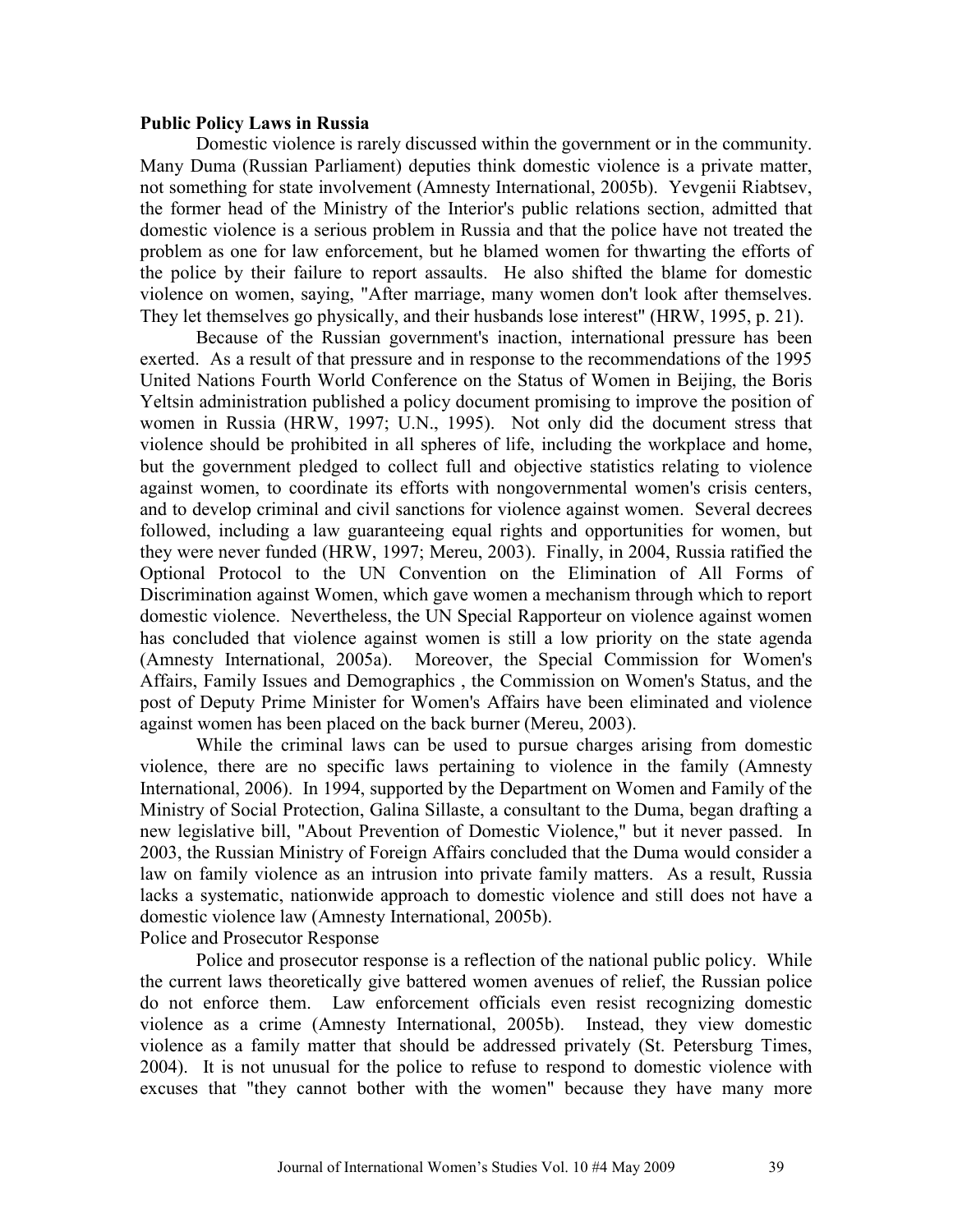important cases or the women will later withdraw their complaint (HRW, 1997, p. 44; Amnesty International, 2005a).

 Throughout the entire legal process, domestic violence victims consistently confront the police officer's hostility, reluctance, and bias against their cases (Amnesty International, 2005b).

The police and prosecutors routinely reject or discourage domestic violence complaints, even going to the extent of obstructing the investigation and prosecution. When the police do not actually refuse a report, they often make the process of filing the report very difficult. For example, they will reject a report if it does not follow the proper format or include the required factual information. Sometimes they refuse to investigate or reject a complaint on the basis that the perpetrator was not a stranger. Other times, the law enforcement official underestimates, or even rejects, the severity of the violence. When the police do arrest a batterer, they usually do not detain him for more than three hours at a time (Amnesty International, 2005b).

Even if the woman has substantial evidence, there is no guarantee a report will be written. For instance, a 36-year-old St. Petersburg woman had been beaten regularly by her husband during five years of marriage. When she told him she was going to divorce him, he broke both her thumbs, held her down on the bed, and tried to rape her. When she contacted the police, they told her it was a family fight and, if she did not have witnesses, she should file for divorce, which she did. After her divorce, her ex-husband continued to threaten her, so she reported the threats to the police. Refusing to accept her complaint, they told her, "He did not murder you" (HRW, 1997, p. 42).

In addition to the problems of police discouraging domestic violence complaints, prosecutors also obstruct domestic violence victims. According to a prosecutor, Yelena Stepanova, her office would not prosecute a domestic violence case unless the couple is divorced or separated. She also said that it was "the responsibility of law enforcement officials to protect the rights of men because women have too much power" (HRW, 1997, p. 45). Ultimately, only a very small percentage of domestic violence complaints are ever prosecuted (Amnesty International, 2005b).

Despite these problems, some police officers are now working with women's nongovernmental organizations (NGOs), social service agencies, crisis center activists, and the judiciary to improve the police response to domestic violence (Amnesty International, 2005a). For example, theWomen's Alliance, an NGO in Barnaul, Altai Region, trains local and regional police officers to recognize and prevent intimate partner violence against women (Amnesty International, 2005b).

#### **Programs and Services for Battered Women**

Programs and services for battered women are severely lacking in Russia. While there are approximately 300 general hotlines (for women and men), there are only 25 crisis centers for women (in any crisis situation) and two crisis centers for men. There are eight state-run shelters available for women and their children who have been forced out of their homes by family violence. There are shelters in St. Petersburg, Petrozavodsk (Republic of Karelia), and Langepas, a town of 200,000 people in western Siberia, but there is still no domestic violence shelter in Moscow (Amnesty International, 2005b). Recently, the Tundra Women's Center was established in far northeast Russia near the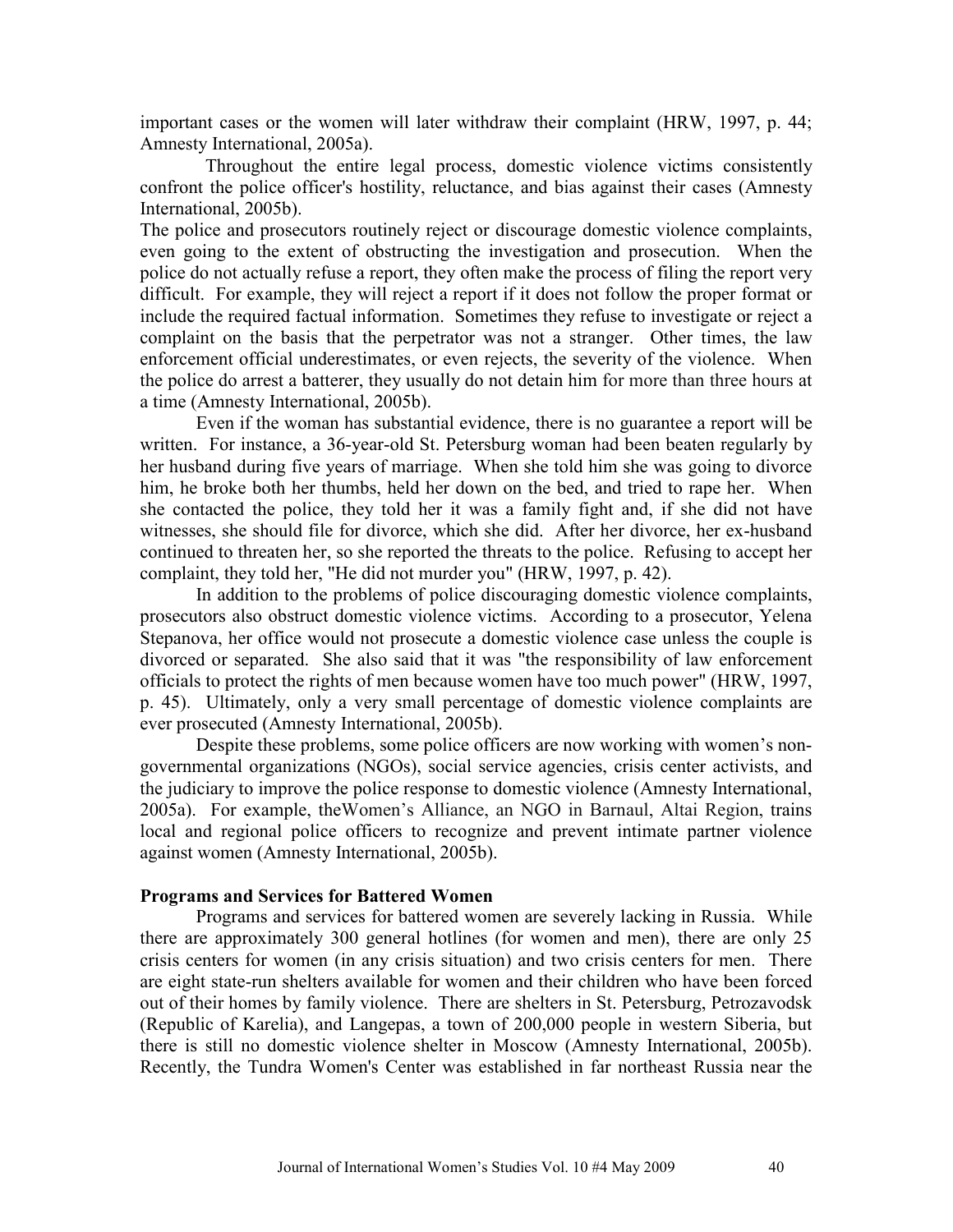Arctic Ocean to create a safe house for indigenous women who have suffered domestic abuse (Global Fund For Women, 2003).

Notwithstanding, shelters for battered women may not be appropriate because women and their children may not be able to return home once they leave (Leifeld, 2001). There is a severe housing shortage in Russia, which has resulted in many battered women, even those who are divorced from the batterer, being forced to continue to live in the same apartment as the batterer (HRW, 1997; Amnesty International, 2005a). Nicaragua

Since 1979, Nicaragua has made substantial progress toward making the eradication of domestic violence a national priority. Strategies to reduce male violence against women have followed a two-prong approach: (1) attempts to strengthen the laws against domestic violence and to stiffen penalties; and (2) a public campaign to educate the public about violence against women.

## **Historical, cultural, and economic context**

Historically, women in Nicaragua lacked economic, legal, and social rights. They were treated as second-class citizens, even as property, and were controlled by men. For instance, if a man suspected, on his wedding night, that his new wife was not a virgin, he had the right to kill her (Borge, 1985). For most women, their only options were housework and raising children. Those who worked outside the home labored in lowpaying jobs. In general, women suffered moral and physical abuse in a society that refused to condemn or punish those responsible (Chinchilla, 1990).

After a long history of occupation by the United States and the ensuing repressive Somoza dictatorship, a small group of Nicaraguans founded the FSLN in 1961 (Barry and Preusch, 1986). The FSLN's Historic Program pledged to abolish discrimination against women and to establish equal economics, political, and culture between women and men. It promised to elevate the dignity of women by extending special attention to women and children, eliminating prostitution, putting an end to women's servitude, establishing the right and equal protection for children born outside of marriage, establishing childcare programs, establishing two months maternity leave before and after the birth of a child, and elevating the political, cultural, and vocational level of women through their participation (FSLN, 1984).

Despite the tremendous changes brought by the FSLN revolution, women have continued to experience a high degree of subordination in the economic, legal, and social spheres (Ellsberg et al., 1999). Like Russia, Nicaragua is still a country where there is a concept of male domination, which allows a man to physically abuse a woman in order to punish or correct her behavior. Although there are a growing number of women who realize that men do not have a right to abuse them, many women still accept physical abuse as part of marital life, referring to it as another "cross to bear" (Soroptimist International of the Americas, 1998). Male domination is deeply ingrained in Nicaragua society, which leads men to father many children to prove their virility to other men. Expecting the woman to bear many children while feeling free to abandon the family is considered irresponsible paternity, which the Nicaraguan government has tried to discourage. This has been done through enacting laws to pressure men into accepting emotional and financial responsibility for their children and by a major educational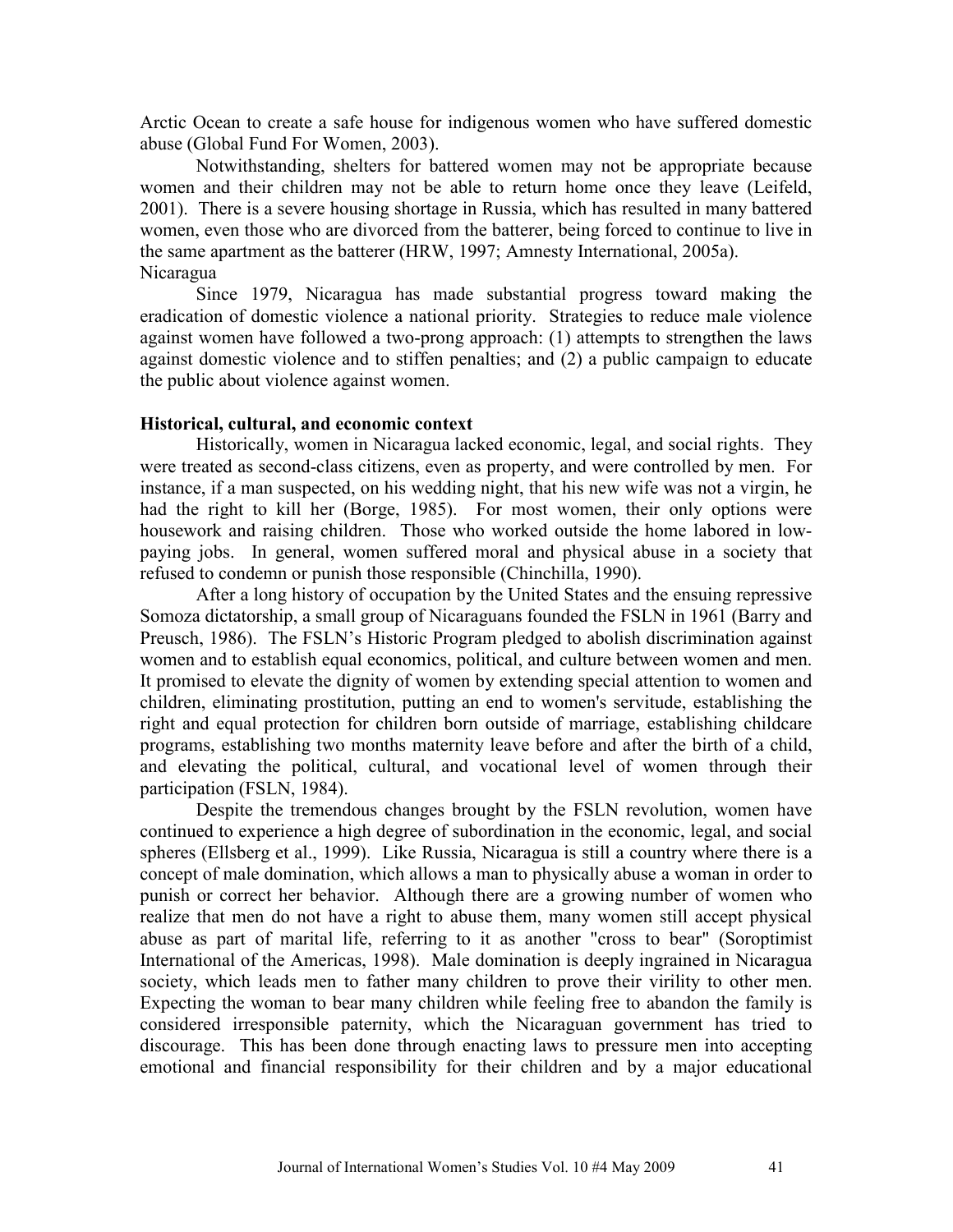campaign, including billboards throughout Nicaragua that have called on men to take responsibility for their children (Collinson, 1990; Ellsberg et al., 1999).

# **Laws in Nicaragua**

 Within days after the Sandinista Revolution in 1979, the old constitution and laws were abolished. One of the laws eliminated was the Law of Paternal Authority, which gave the father all the rights in the family, including the right to his wife's salary. The Fundamental Statute and the Law Against Commercialization of Women in Advertisements were then enacted (Interview with Raphael Chamorro Mora, Dean of the University of Central America Law School, Managua, August 12, 1986). The following month, the Statute of Rights and Guarantees of Nicaraguans established full legal equality of men and women, equal rights in family relations, prenatal and postnatal protection, and equal rights for children born in and out of wedlock as well as prohibited any form of discrimination on the basis of gender (AMNLAE, 1986a; AMNLAE, 1986b; AMNLAE, 1986c).

During that time, Chief of the National Police Doris Tijerino made strong statements against male violence and encouraged social attitudes about domestic violence to change (Collinson, 1990). In response, the government created the Nicaraguan Women's Institute (INIM) to help formulate, develop, and strengthen state policies on the incorporation of women into the revolution (Ellsberg et al., 1999; U.N., 2007a).

In 1987, the National Assembly enacted a new Constitution, which guarantees every citizen the right to physical, psychological, and moral integrity and specifies that cruel, inhuman, or degrading behavior is a crime punishable by law. Nicaragua's Civil and Criminal Codes were then rewritten within the context of the FSLN government's official recognition of male violence against women as a serious problem. Domestic violence was identified as a key national issue affecting women. Since then, many discriminatory laws have been replaced with provisions favorable to women (Soroptimist International of the Americas, 1998).

 In August 1996, the National Assembly passed the Law Against Aggression Against Women, which was designed to establish a basis for prosecuting crimes against women. The Law to Prevent and Punish Domestic Violence, or Article 230, was enacted on October 9, 1996, as a result of a strategic alliance between politicians, government officials, community leaders, researchers, and legal and health professionals (Ellsberg, M., Liljestrand, J., and Winkvist, A., 1997). To protect domestic violence victims, a judge can order the following: (1) prohibit or restrict the presence of the aggressor within 100 meters from the victim's home or workplace; (2) the victim can return home if forced to leave because of violence or intimidation; (3) medical, psychological or psychiatric assistance for the victim; (4) rehabilitation for the aggressor; (5) biological, psychological, and social examination/assistance for any children involved; (6) compensation for any possible damages; (7) seizure of any weapons in the aggressor's possession; and (8) prohibit all forms of harassment, including electronic, that disturb the victim's tranquility. Further, the law provides that (1) in the Atlantic Coast communities, the laws will be applied by a judge knowledgeable about the applicable procedures of that area; and (2) legal action, including ordering police action, must be taken immediately by the judge the moment he or she becomes aware of the acts, even if they do not constitute a crime (Red de Mujeres Contra la Violencia, 1996). Restraining orders can now be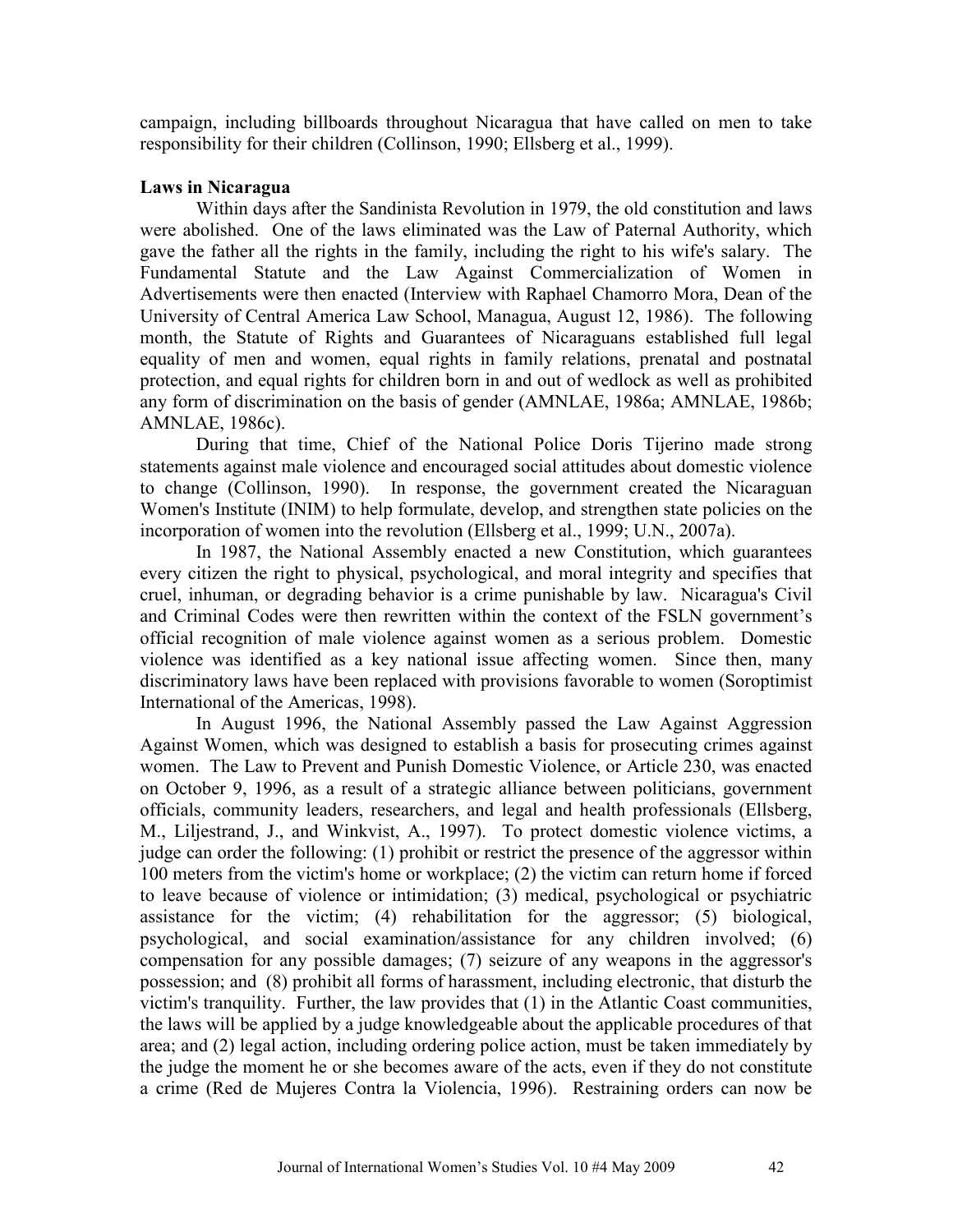issued, and punishment for a domestic violence conviction ranges up to six years' imprisonment (U.S. State Department, 2006).

There are also criminal provisions against marital rape. Although there is no separate category for marital rape, the rape law prohibits assault, rape, and murder regardless of marital status. Prior to the new law, rape was considered a private crime rather than a public crime (Soroptimist International of the Americas, 1998; U.S. State Department, 2006).

In 1998, INIM created a program to coordinate and follow up on actions to fight against violence toward women, and in 2001, helped to create the 2001-2006 National Plan of Action for the Prevention of Domestic and Sexual Violence to promote and guide policy for the prevention of violence against women. This is the primary agency charged with implementing the UN's Beijing Platform for Action and regulates public policies with the goal of women's full and equal participation in all spheres of life (Soroptimist International of the Americas, 1998; U.N., 2006; U.N., 2007a).

## **Police and Prosecutor Response in Nicaragua**

There is little official data available about police responses to specific domestic violence cases, but local human rights groups have reported that police rarely charge the offenders even if they sometimes intervene to prevent injury in cases of domestic violence. Although official policy is that the police regard domestic violence as a social problem, not as a private matter, there is still a problem with police officers who consider domestic violence a private crime, for which the victim, not the state, must press charges (Soroptimist International of the Americas, 1998).

Generally, domestic violence laws are not enforced through prosecution (U.N., 2007b). Only 3% of violent crimes against women and 20% of the domestic violence cases reported to the police result in a trial. One reason is that some women withdraw their complaint, usually out of fear or the inability to pay for a lawyer or for evidentiary documents. This lack of access to the justice system is particularly severe for women in poor and rural areas (Pérez-Landa, 2001; U.S Department of State, 2006). To help with this problem, the Supreme Court has established a National Gender Commission, which has been instrumental in reforming evidentiary procedures in domestic violence cases and training judicial and law enforcement personnel (Mesner-Hage, 2008).

## **Programs and Services**

Despite the continuing abuse of women, there has been significant change occurring in Nicaragua. To improve police response to domestic violence against women, INIM, the National Police, and women activists created the Comisarías de la Mujer and Niñez, or the Police Stations for Women and Children, in 1992 (Ellsberg et al., 1999). The centers, which are annexes to local police stations, are staffed by women police officers, who provide social and legal help to women victims, mediate spousal conflicts, investigate and help prosecute domestic violence complaints, and refer victims to other agencies for assistance. There are now 27 Comisarías throughout Nicaragua. In 2005, they conducted 60 workshops where 2,080 students, teachers, and police officers were trained on how to identify and handle domestic violence cases. The campaign also facilitated 129 related discussions involving more than 4,000 people (U.S. Department of State, 2006). In addition, there are several women's shelters, called Women's Houses,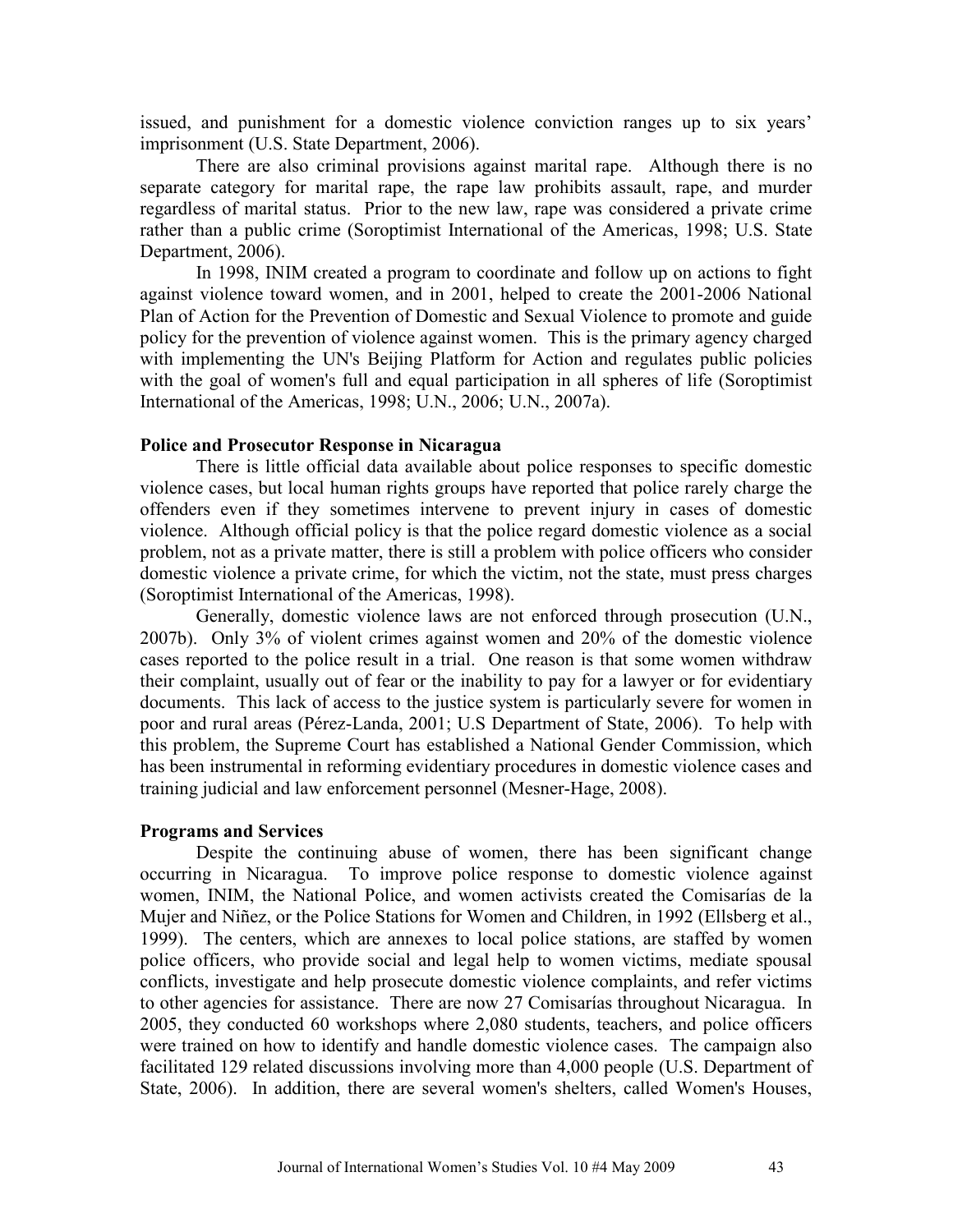which provide women with legal, health, and psychological assistance (U.S. Department of State, 2006).

In addition to improved services, there is open discussion of domestic violence throughout the community in the newspapers and among individuals. One grassroots women's organization used a local radio broadcast to condemn domestic violence, to publicly name abusive men, and to educate women about available services and legal remedies (Aldana & Saucedo, 2008). Earlier, 40 women in the neighborhoods around the Carreterra Norte (northern highway) formed a self-help group that visited women who had been attacked by their husbands and the husbands themselves (Collinson, 1990). Many other organizations have carried out educational activities, such as legal literacy courses for women living with violence and violence-prevention activities for men (Ellsberg et al., 1999).

In September 2006, National Police Commissioner Aminta Granera initiated a "Break the Silence" campaign to improve public awareness about domestic violence. The campaign trained almost six thousand victim-support advocates the first year. In addition, 1,400 awareness-raising media and educational activities were conducted with the assistance of educational institutions, community organizations, and police (U.S. Department of State, 2006).

## **The Existence of a Women's Movement as a Catalyst for Change**

The approach a government takes to ending domestic violence is interwoven with society's general attitude towards women. Domestic violence against women is a result of an historical tradition of gender discrimination. It is the result of a social power pyramid that is rooted in the unequal relationship between men and women, where men have a social support system superior to that of women. A society's attitude that women are subservient to men legitimizes and perpetuates discrimination against women, resulting in the acceptance of women's disadvantaged status. Once men do not have a superior place in society where they are supported for their actions, including abusive actions toward women, domestic violence will end. But, as long as men have societal support for being abusive, they will continue being both physically and emotionally abusive toward women.

To end domestic violence, there must be an end to the oppression of women. That is not done by a stroke of the pen, by making declarations, or merely by enacting laws. The process must begin with women themselves. By this, I do not mean that an individual woman being battered is responsible for the abuse because she does not take action. It is a larger process, one of women as a gender. Once women understand that their role is not merely as wife, mother, and housekeeper, they must organize themselves to demand equal rights to men in every area of society. Although men can be supportive and play an important role in the liberation of women, it is women who must lead that battle. Women are the ones who are living with the oppression, the abuse, and the discrimination. Therefore, they are the ones who must organize to change their place in society.

The male leaders of both the Bolshevik and FSLN revolutions supported the emancipation of women at the time of their revolutions, but that was not enough to end women's oppression. While they asserted the need to liberate women, they also thought that women would be liberated through the revolution without any special organizing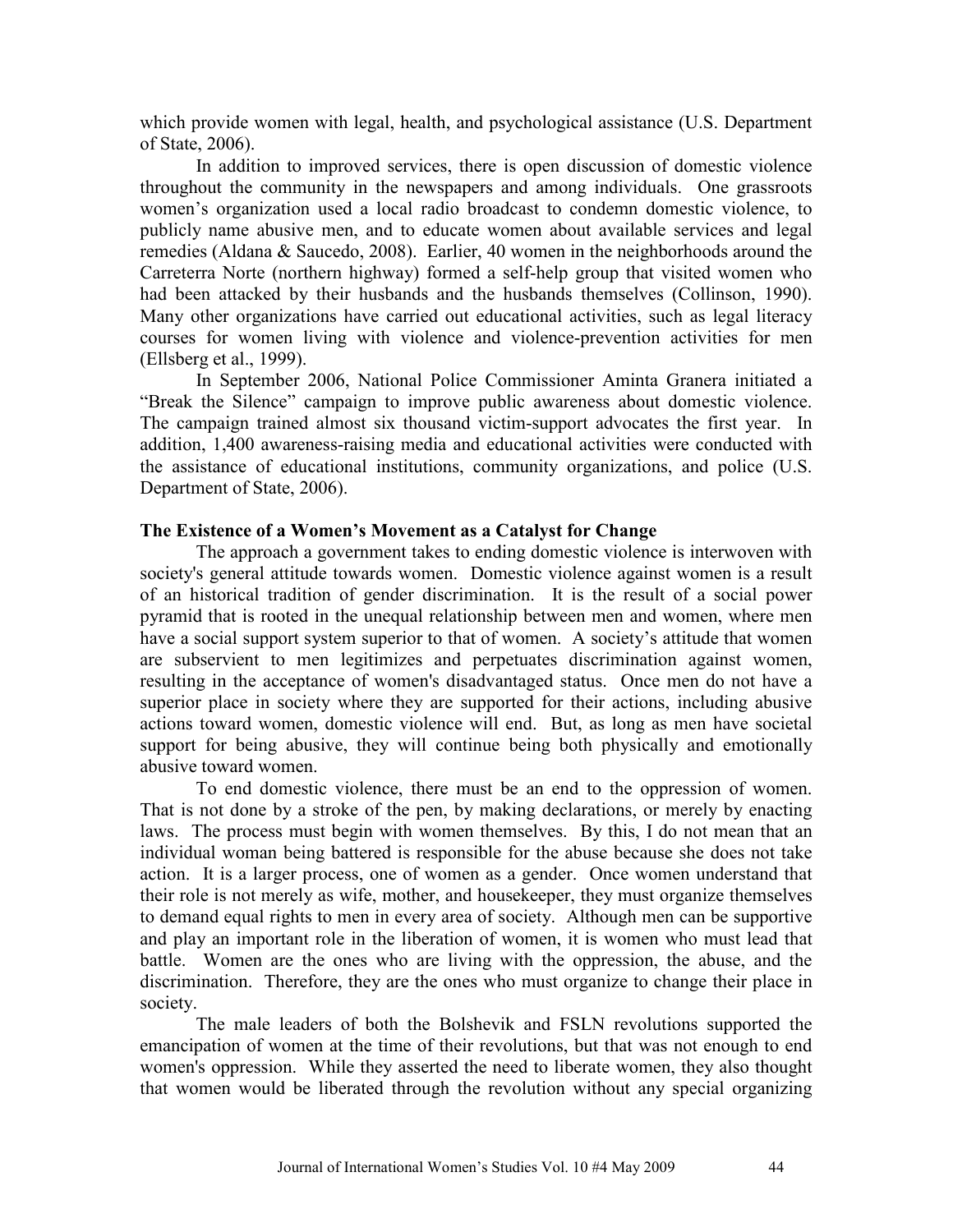around women's issues. They thought women's oppression would end as the economic structure of society changed and housework and childcare responsibilities were communalized (Borge, 1985). In that way, they underestimated centuries of oppression of women as a gender.

While the support of a progressive government is important, it has only been through women organizing themselves to end oppression that we have begun to see problems such as domestic violence being addressed by societies and governments. What differentiates Russia and Nicaragua is that there has been a strong independent women's movement in Nicaragua for the last twenty-five years whereas the fledgling independent women's movement in Russia is less than fifteen years old.

## **Women's Movement in Russia**

 Although the First Russian National Women's Congress was held in 1907 (Woman Plus, 1997), the only women's movement after the 1917 Bolshevik revolution was the Committee of Soviet Women, which was financed by the government and functioned like other Soviet structures. Wives and other relatives of Soviet bureaucrats worked at the organization's headquarters and enjoyed such advantages as food from special shops not accessible to ordinary citizens, vacations at prestigious resorts, and trips abroad. The Committee of Soviet Women had branches in all regions of the country and maintained a close relationship with the women's committees of workers' unions and collectives (Azhgikhina, 1995).

Grass-roots organizing was outlawed during the Soviet era (Sperling, 1998). In 1979, a small group of Leningrad feminists began publishing an underground women's journal, but they were swiftly repressed (Taubman and Taubman, 1989). Although there were several prominent women who were part of the dissident movement, they distanced themselves from feminist ideas and organizing by women. Many of these women felt their "role was to provide psychological, spiritual, and material support to the men who were the most visible leaders and who most often drew prison sentences" (Taubman and Taubman, 1989, p. 205).

Between 1979 and the late 1980's, women did not organize themselves outside of the Soviet Women's Committee (Sperling, 1998). The right to form grassroots organizations began in the mid-1980's and led to the beginning of a new women's movement of small, scattered women's groups. The first women to organize were unemployed women and those who anticipated losing their jobs, mostly in cities and regions with large defense industries, which had traditionally employed a significant number of women (Azhgikhina, 1995).

The new women's movement began to grow in the 1990's. In 1991, the First Independent Women's Forum was held in Dubna with the involvement of 50 organizations. The following year, over 200 groups were represented at the Second Independent Women's Forum (Azhgikhina, 1995). That same year, the first crisis center (for any crisis) opened in Moscow. It provides a hotline, individual counseling, and legal consultation, but no shelter (Horne, 1999; Amnesty International, 2005b). In its first five years, the center helped more than 8500 women, providing them with counseling, social support and legal services (HRW, 1998). More crisis centers followed and in 1994, eleven crisis centers banded together to create the Russian Association of Crisis Centers for Women, which has documented the magnitude and response to violence against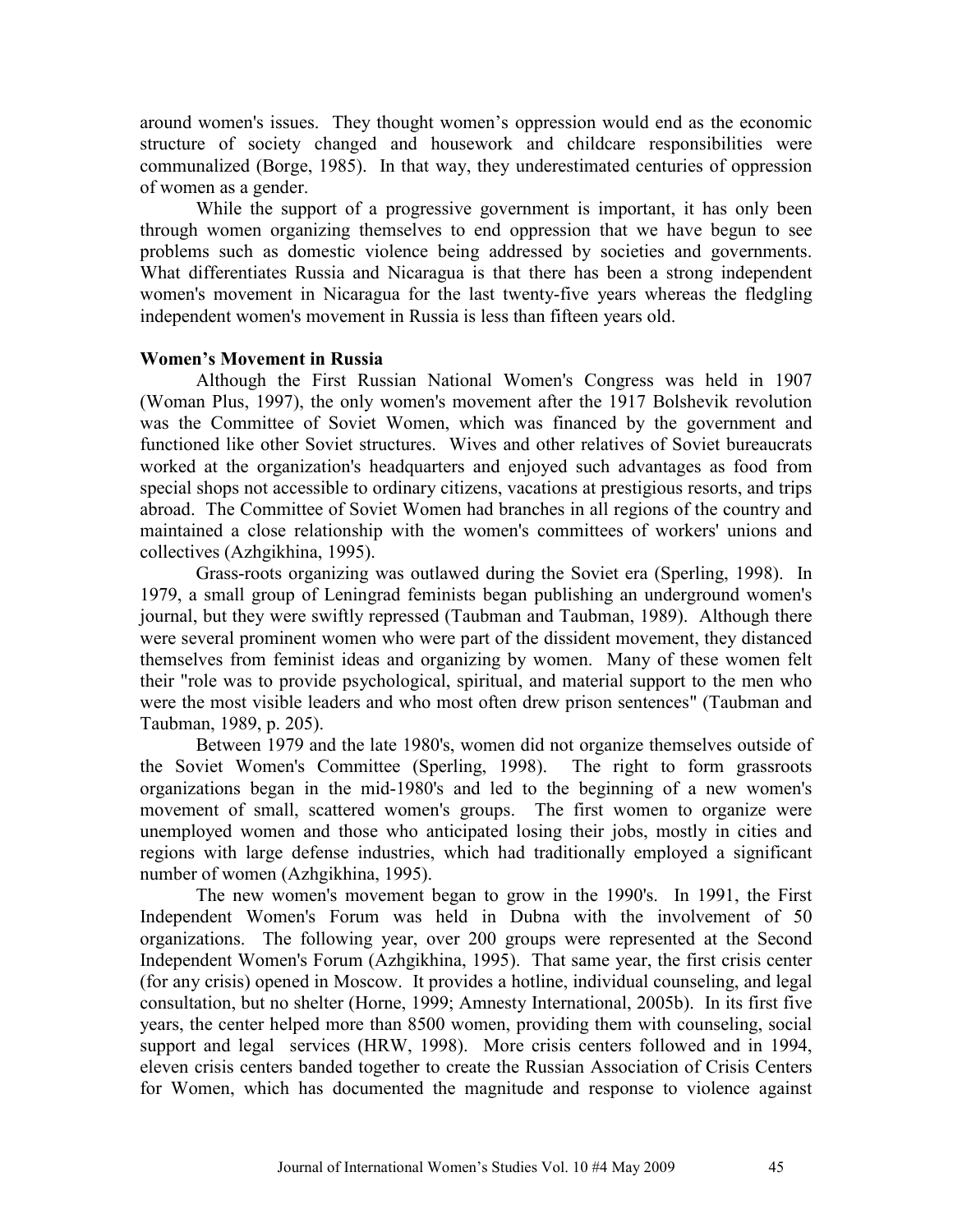women and actively encourages regional women's groups to build local crisis centers (HRW, 1997). The first hotline for male batterers began in Moscow in 1997 (Daigle, 1998).

By 1997, over 400 women's groups were officially registered. These groups include advocacy groups, job-training organizations, professional women's groups, charitable organizations, crisis centers and hotlines, a women's studies research center, and political action committees. Few have addressed violence against women. Nearly every town, no matter how small, has one or two women's groups, some of which have gained authority and influence on policy-making (Azhgikhina, 1995: Daigle, 1998). At the federal level, there has been an effort by the Independent Women's Forum and the Russian Consortium to lobby the federal government to pass legislation and develop serious policy initiatives to combat violence against women. Those attempts, however, have been largely unsuccessful (HRW, 1997).

In addition, over 200 women NGO leaders attended the NGO Forum of the United Nations Fourth World Conference on the Status of Women in Beijing, China, in 1995. Afterwards, the Russian government appointed NGO leaders to the Presidential Commission on the Status of Women, and accepted a Charter of Women's Solidarity, which was signed by 37 women's organizations and many women politicians and public leaders (HRW, 1997). In addition, the Moscow Domestic Violence Conference was held in 1997 (Leifeld, 2001). Since that time, however, the Commission on Women's Status and other women's commissions have been disbanded and the government has failed to develop policies and legislation addressing violence against women (Mereu, 2003). Women's Movement in Nicaragua

Although women had been part of the armed struggle since Spanish colonization, there was no women's movement in Nicaragua until the 1970's when the Patriotic Alliance of Nicaraguan Women was formed (AMNLAE, 1986a). In 1977, the FSLN founded the Association of Nicaraguan Women in the Face of the National Crisis (AMPRONAC), whose primary role was not to work for women's emancipation but to draw more women into the struggle against the Somoza dictatorship and to denounce the regime's human rights abuses (Collinson, 1990). There were 60 women at AMPRONAC's first assembly in 1977 and over 8,000 women during the final days of the insurrection. AMPRONAC organized demonstrations, occupied churches, circulated petitions, carried messages from political prisoners to their families, and lobbied the government to disclose the whereabouts of the disappeared. By 1979, 30% of the guerrilla fighters were women (Collinson, 1990).

 After the 1979 revolution, there was disagreement within the FSLN about the need for an ongoing women's organization. Eventually those who saw the need for a women's movement won the discussion. The scope of AMPRONAC was broadened and its name changed to the Luisa Amanda Espinoza Association of Nicaraguan Women (AMNLAE). Similar to AMPRONAC's main task before the revolution, AMNLAE's major task was to involve women in the revolutionary process of transforming society, which the FSLN believed was the key to the liberation of women. AMNLAE organized women into the defense, the literacy crusade, the health brigades, and the small production cooperatives (AMNLAE, 1986a; Collinson, 1990). AMNLAE's secondary, but very important, task was to organize around women's demands. This included educating Nicaraguans about the dignity of women through media campaigns,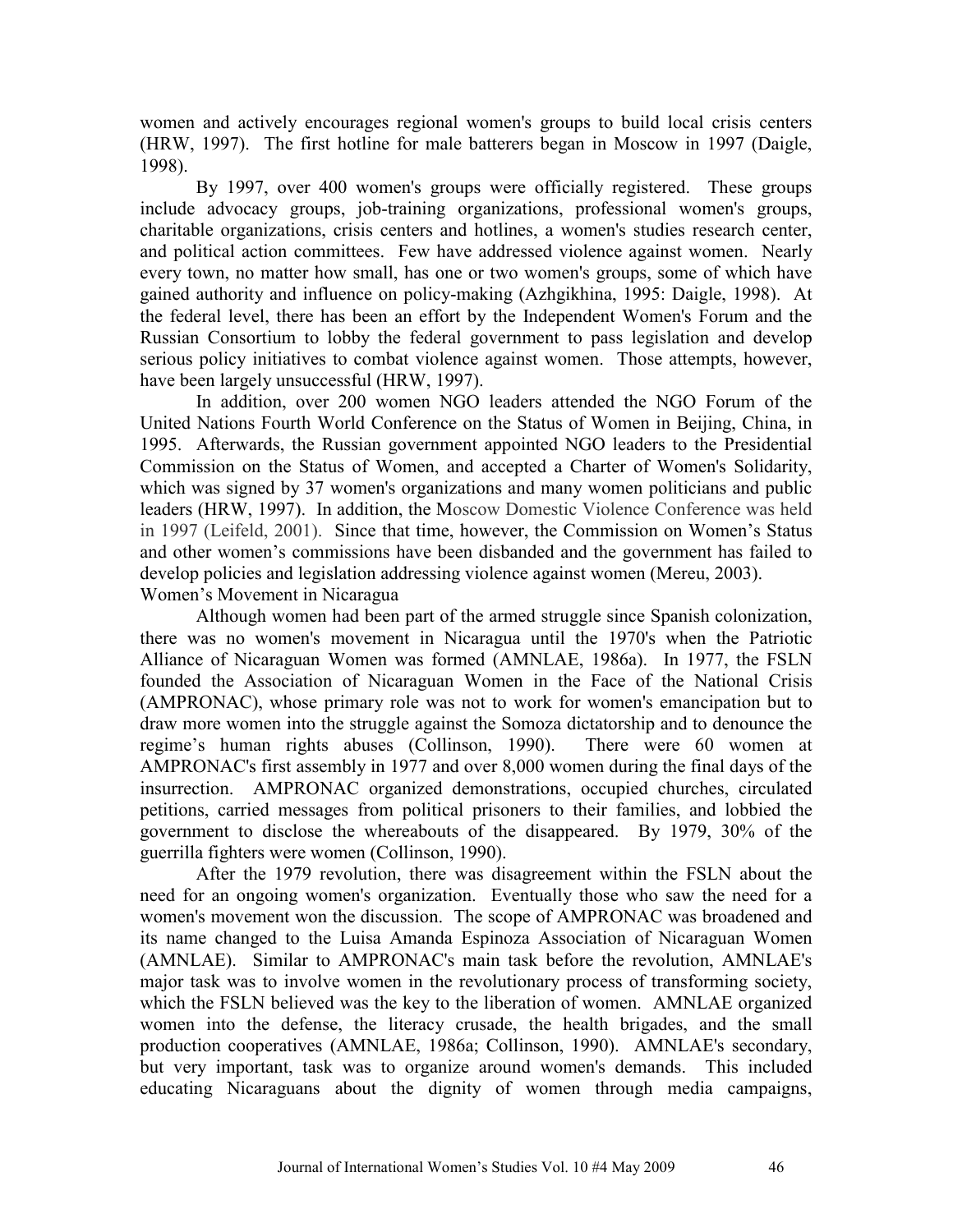presentations to groups of women, and the study of laws to benefit women. AMNLAE's goals included: (1) basic supplies for the family; (2) childcare centers for the children of working mothers; (3) health in the home; (4) training women for employment; (5) ending the physical abuse of women; (6) sex education; and (7) support for the problems created for mothers and families by the mobilization of young men into combat (AMNLAE, 1986b).

 During the early years after the revolution, AMNLAE proposed three laws: (1) the adoption law; (2) the Law Regulating Relations Among Mother, Father and Children, which provides that the father and mother are jointly responsible for the care, upbringing, education and legal representation of children as well as the administration of the their property; and (3) the support law (AMNLAE, 1986b). The proposed laws were discussed by 7500 women workers, professionals, peasants, and housewives in 170 meetings throughout Nicaragua (AMNLAE, 1986a).

In 1983, AMNLAE was instrumental in opening the Managua Women's Legal Office, which handled mostly civil family law cases, but occasionally intervened in rape cases. In August 1986, there were 400 cases in court, most of which involved domestic violence. Eventually, five more Women's Legal Offices opened in Nicaragua (Interview with Marvis Jirón, Managua, August 28, 1986).

During that time, women were organizing independently of the FSLN and AMNLAE. As a result, AMNLAE initiated a new agenda, which included a serious investigation of the power relations between men and women. AMNLAE's executive committee organized 600 local meetings of women throughout Nicaragua in 1985 to discuss women's concerns. About 40,000 women from all social sectors took part in the meetings. They had many common concerns, including information and access to birth control, sexual harassment at work, rape, domestic violence, and men's failure to share the domestic burden of childcare and housework (Collinson, 1990).

In response to those meetings, AMNLAE submitted proposals to the commission drafting the new Constitution, including proposals for the prohibition of sexual harassment, domestic violence, and rape, and for allowing women the right to freely decide whether and when to have children. It also called for a new definition of the family, one which did not discriminate against single mothers (Collinson, 1990).

 Further, AMNLAE pressured the National Assembly to discuss the situation of women. As a result, on International Women's Day 1987, the FSLN issued a Proclama, which acknowledged that women suffer gender exploitation and that fighting for women's equality would strengthen the revolution (Collinson, 1990). In accordance, AMNLAE's 1987 Platform for Struggle called for solutions to the problems of women's domestic burden, paternal responsibility, the elimination of all aspects of violence against women, and sex education. Emphasizing the emancipation of women, AMNLAE carried out a mass educational campaign against domestic violence. It also presented a wellpublicized petition to the Supreme Court, condemning violence against women and children, and organized rallies outside the Supreme Court to raise the profile of the petition. Two years later, in its 1989 Platform for Struggle, AMNLAE committed the organization to combating violence against women, paternal irresponsibility, sexual harassment, and pornography (Collinson, 1990).

Despite those efforts, AMNLAE's close affiliation with the government had hindered its ability to effect change for women, and a women's movement independent of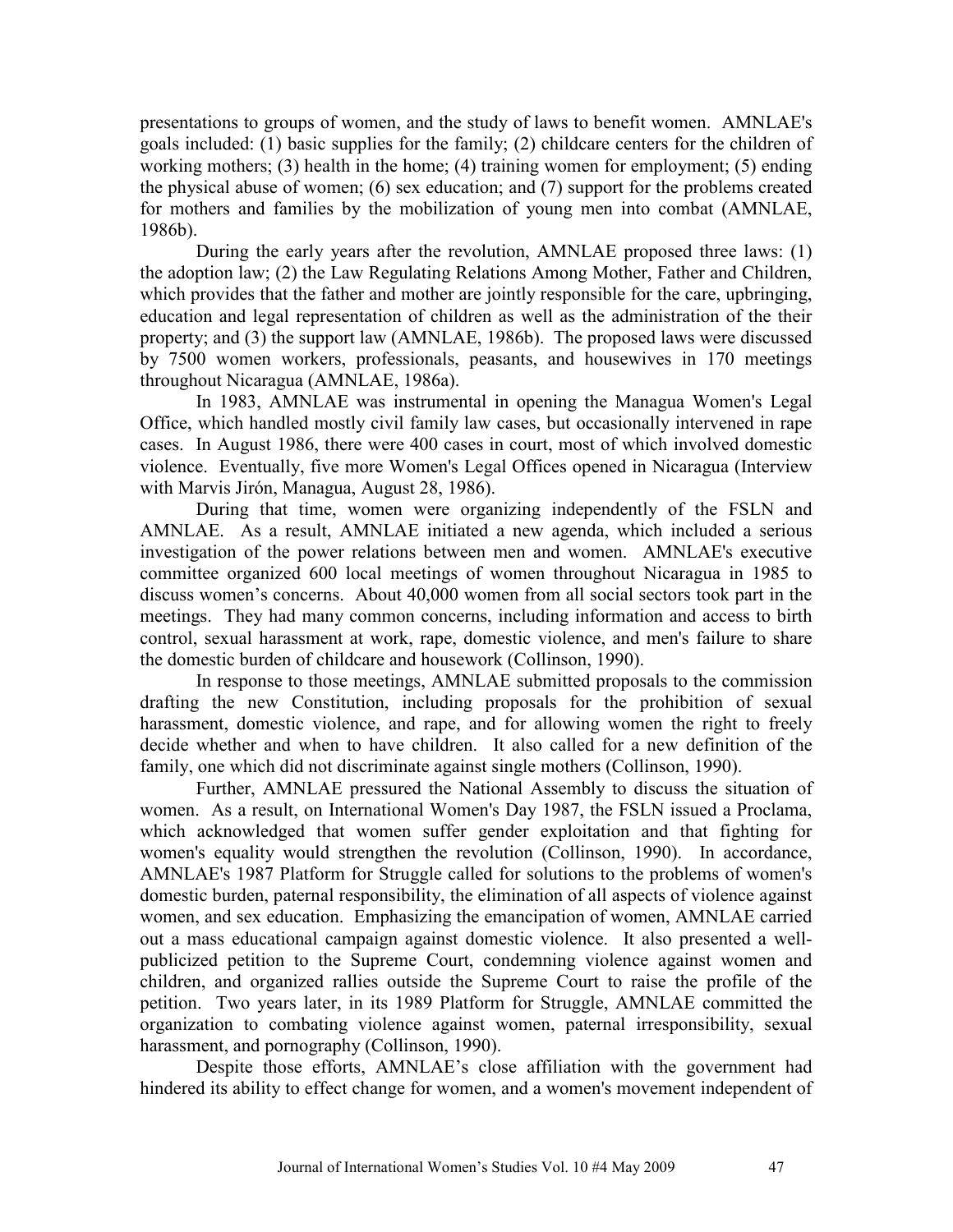the FSLN and AMNLAE was in full force. One of the organizations established was the Women's Secretariat of CONAPRO (the Sandinista Federation of Professional Workers (lawyers, psychologists, and administrators). While it continued to acknowledge the importance of AMNLAE as a coordinating body, CONAPRO women forged a separate identity (Collinson, 1990). The Matagalpa CONAPRO published a magazine, produced and aired feminist radio programs, set up a women's center, and published a comprehensive paper on domestic violence, which included outlines for educational workshops, proposals for more severe punishments for domestic violence, a project to give legal and psychological help to battered women in Matalgalpa, and popular educational programs against domestic violence (Collinson, 1990).

In August 1988, CONAPRO held a Women and Law conference in Masaya. The conference barely mentioned AMNLAE, which virtually ignored the conference despite significant national publicity. The conference recommended that domestic violence be treated as a crime with punishment equal to that administered for an act of violence outside the family and that batterers should be denied active participation in political projects. CONAPRO also focused on education and organization, with the goal of bringing the weight of public disapproval onto potential abusers (Collinson, 1990).

That same year, the Ixchen women's centers opened in Masaya and Managua. These privately run centers offered women a variety of services ranging from legal and medical advice to training, sex therapy, contraception, and gynecological treatment on a sliding scale (Collinson, 1990).

A group of women in Matagalpa formed the theater group, Cihuatlampa, which performed throughout Nicaragua. They expanded their space to include a center for women's culture, with performance space, living quarters, a café, and a resource center with books, journals, and videos. The group has held conferences for women on a wide variety of issues and has written and performed a play about domestic violence (Collinson, 1990).

When Violeta Chamorro's conservative government came to power in 1990 with the aim of bringing back traditional family values and roles for women, there was an explosion in the number and breadth of women's organizations, collectives, and alternative health centers promoting women's rights (Ellsberg et al., 1999). Since then, the advances for women have continued. For example, in 1996, the Ministry of Health officially declared that family violence is a public health problem (Inforpress Centroamericana, 1999).

 In January 1992, a national conference of more than 800 women from different social strata and professions and with different ideologies was held to discuss and propose common actions around gender-specific interests. The conference goals included promoting an exchange of experiences about women's problems between the diverse groups, analyzing the impact of the government's economic policies on the situation of women, and taking common actions. Women came from several women's organizations (Barricada Internacional, 1992). Themes discussed were the economy and the environment, education and culture, relations of affection and sexuality, violence, and organizational participation. Violence against women was one of the most controversial themes with 110 women attending the workshop. The media and several educational programs were criticized for distorting the values of women and making them appear as sexual objects. Also discussed was the lack of a legal structure that condemned violence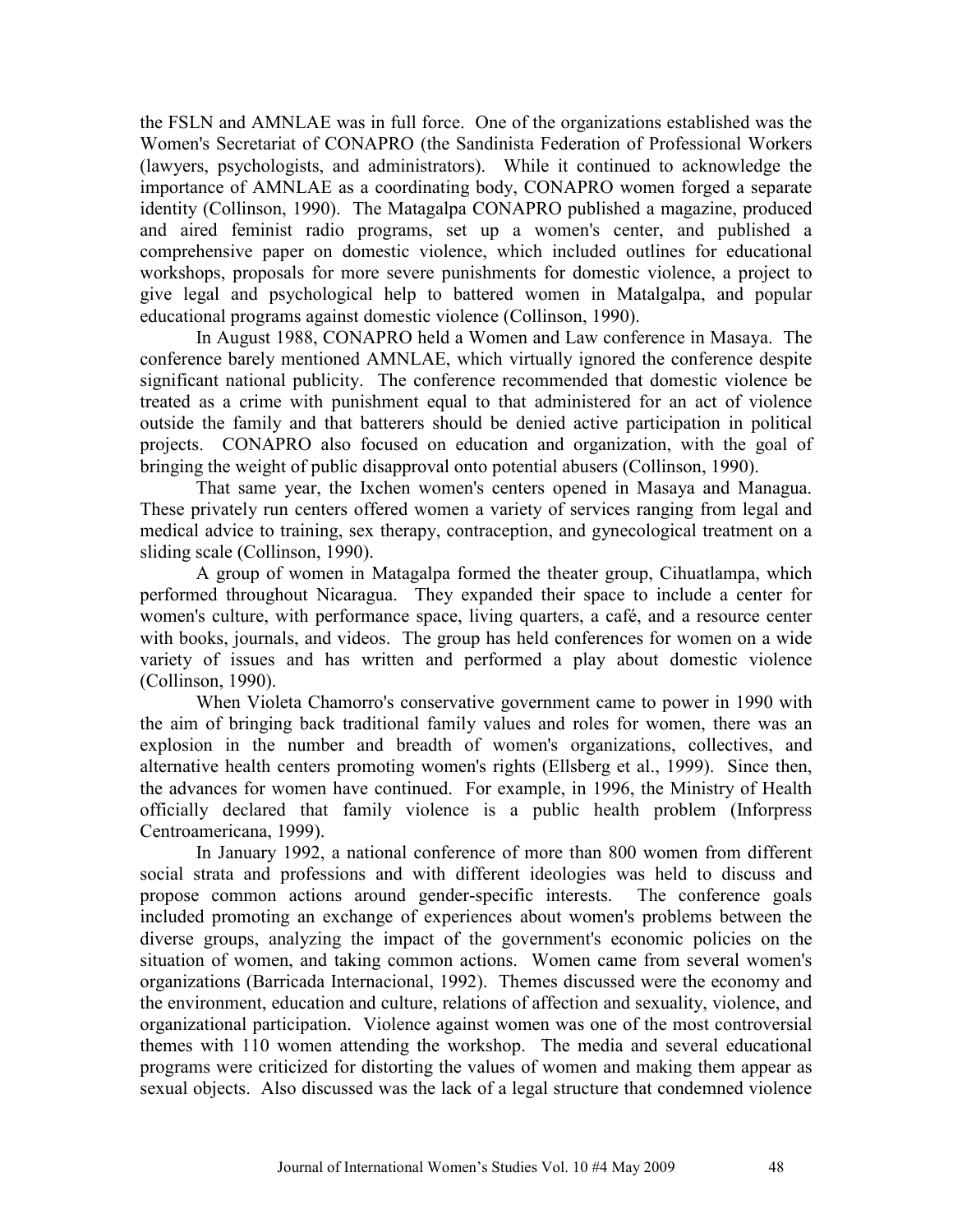and allowed crimes against women to go unpunished. The women agreed on 33 actions to combat violence against women, including the formation of a women's network against violence (Barricada Internacional, 1992).

Following the conference, the Women's Network Against Violence was created as a network of 170 national groups and hundreds of unaffiliated women to fight against violence against women. Local networks have been formed in various areas of the country, such as Matagalpa, León, and Masaya (Red de Mujeres Contra la Violencia, 1996). The network has become the driving force behind the antiviolence movement in Nicaragua. It carries out yearly public awareness campaigns against domestic violence, which include local activities, petitions, buttons, educational materials for women living in violent situations, and mass media messages on popular radio and television shows. Largely as a result of the efforts of these groups, domestic violence has been identified as a key issue affecting women in Nicaragua (Ellsberg et al., 1999; Velzeboer, M., Ellsberg, M., Clavel Arcas, C., and García-Moreno, C., 2003). **Conclusion** 

The existence of domestic violence is a consequence of the oppression of women, economically, socially, politically, and culturally. Therefore, there is a need for a strong independent women's liberation movement, not rooted in the government, to challenge the underlying social attitudes that support male aggression and perpetuate the unequal balance of power between men and women. It is not enough that women have legal rights or political rights. They must also have economic rights. An egalitarian economic system is a necessary starting point to end violence against women.

It has only been through women organizing to end structural oppression and its resulting sexist attitudes that we have begun to see problems such as domestic violence being addressed by societies and governments. There is a need for women to organize independently of the government and independently of men around their special needs as women, including their place in the family. While it is important for men to support women's rights and women's liberation, it is only women who understand their own needs and problems. Women are living with the abuse, discrimination, and oppression so it is women who must fight for their rights and their liberation, including being free from physical and psychological abuse. Women's initiatives and an independent women's movement can enable women to influence government and policy, which is the only guarantee of women's equality and development as the predecessors to ending domestic violence.

#### **References**

- Aldana, R. & Saucedo, L.M. 2008. The illusion of transformative conflict resolution: Mediating domestic violence in Nicaragua. *Buffalo Law Review*, 55:1261 – 1330.
- AMNLAE. 1986a. *The Advances Achieved By the Nicaraguan Woman's Movement.* Managua, Nicaragua: Author.
- AMNLAE. 1986b. *AMNLAE Born in the Struggle.* Managua, Nicaragua: Author.
- AMNLAE. 1986c. *Women's Legal Office--What Services Does the WLO Offer? The Laws and Me: A Brief Analysis*. Managua, Nicaragua: Author.
- Amnesty International. 2005a. Domestic violence rife in Russian Federation. *The Wire*,  $35(1)$ .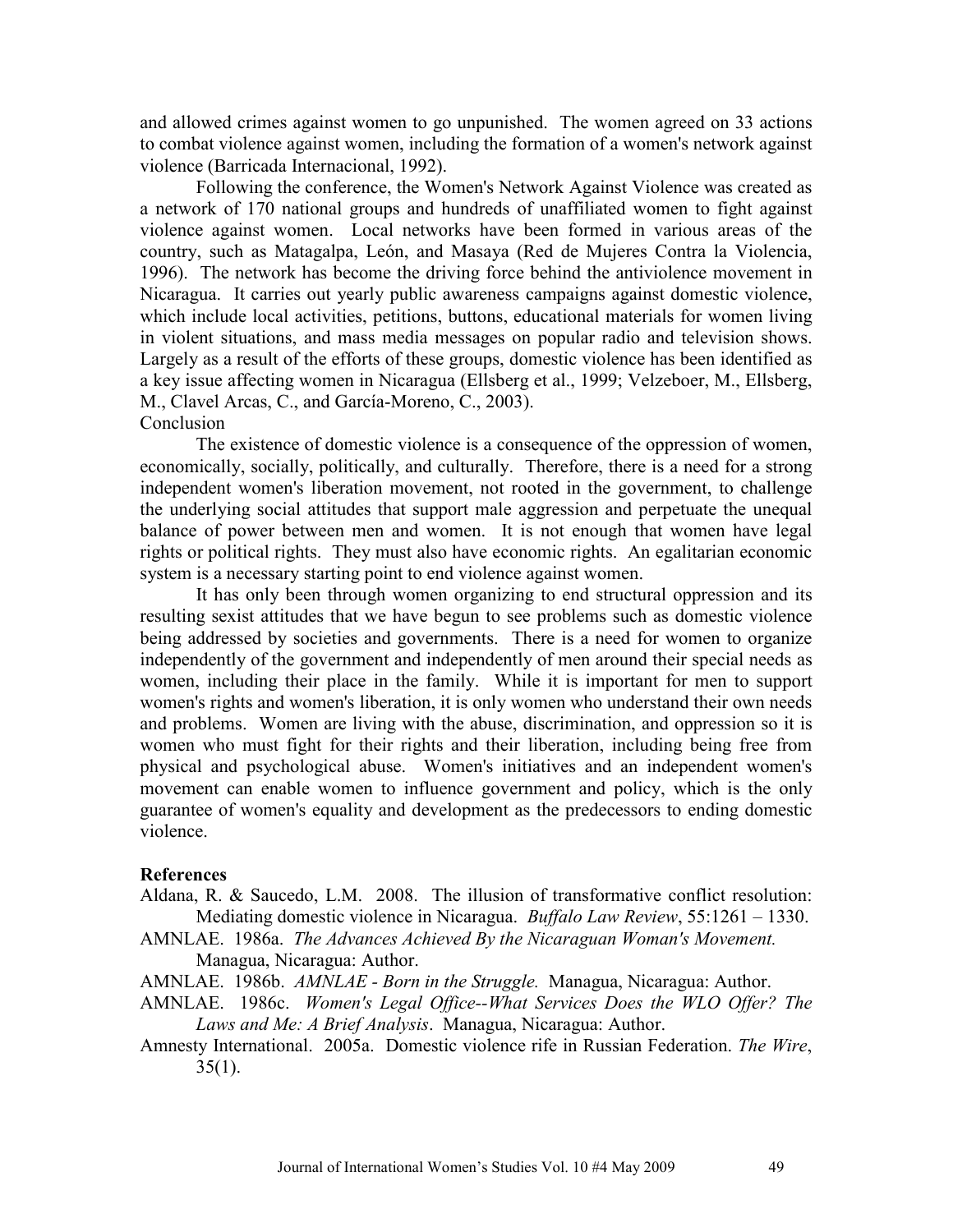- Amnesty International. 2005b. Russian Federation: Nowhere to turn to Violence against women in the family. Retrieved on November 23, 2008 from http://web.amnesty.org/library/index/engeur460562005.
- Amnesty International**.** 2006. Better not to call the police; things only get worse: Police of the Russian Federation are failing to protect women from domestic violence. *The Wire*, 36(2).
- Åsling-Monemi, K., Peña, R., Ellsberg, M.C., & Persson, L.Å. 2003. Violence against women increases the risk of infant and child mortality: A case - referent study in Nicaragua. *Bulletin of the World Health Organization,* 81(1): 10 – 17.
- Azhgikhina, N. 1995. A movement is born. *Bulletin of the Atomic Scientists,* 51(4): 47- 53.
- Balabanova, E.S. 2007. Find more like this women's economic dependency. *Sociological Research,* 46(2): 5-21.
- Barricada Internacional. 1992. *Nicaraguan women's conference seeking unity in diversity.* March, p. 29.
- Barry, T. & Preusch, D. 1986. *The Central America Fact Book.* Albuquerque, NM: The Resource Center.
- Borge, T. 1985. Women and the Nicaraguan revolution. Pp. 46 60 in Marcus, B., Ed., *Nicaragua: The Sandinista People's Revolution*. New York: Pathfinder Press.
- Chinchilla, N.S. 1990. Revolutionary popular feminism in Nicaragua: Articulating class, gender, and national sovereignty.*Gender and Society*, 4(3): 370-397.
- Collinson, H. 1990. *Women and Revolution in Nicaragua*. London and New York: Zed Books Ltd.
- Daigle, K. 1998. Hotline helps hot-headed males. *The Moscow Times*, Retrieved on December 19, 2008 from

http://www.themoscowtimes.com/stories/1998/01/13/039.html.

- Ellsberg, M., Liljestrand, J., and Winkvist, A. 1997. The Nicaraguan Network of Women Against Violence-Using research and action for change. *Reproductive Health Matters*, 10:88-92.
- Ellsberg, M., Caldera, T., Herrera, A., Winkvist, A., & Kullgren, G. 1999. Domestic violence and emotional distress among Nicaraguan women: Results from a population-based study. *American Psychologist*, 54(1):30-36.
- Ellsberg, M., Peña, R., Herrera, A., Liljestrand, J., & Winkvist, A. 2000. Candies in hell: Women's experience of violence in Nicaragua. *Social Science & Medicine,* 51: 1595-1610.
- Ellsberg, M., Winkvist A., Peña, R., & Stenlund, H. 2001. Women's strategic responses to violence in Nicaragua. *Journal of Epidemiological Community Health*, 55:547  $-555.$
- Federal Bureau of Investigation. 2005. *Supplementary homicide reports*. Washington, D.C.: Federal Bureau of Investigation.
- Frente Sandinista Para Liberación Nacional. 1984. *Programa Histórico del FSLN*. Managua: Author.
- Gerber, T.P. & Mayorova, O. 2006. Dynamic gender differences in a post-socialist labor market: Russia, 1991-1997. *Social Forces*, 84(4):2047-2075.
- Global Fund For Women. 2003. First domestic violence shelter established in northeast Russia. Retrieved on December 19, 2008 from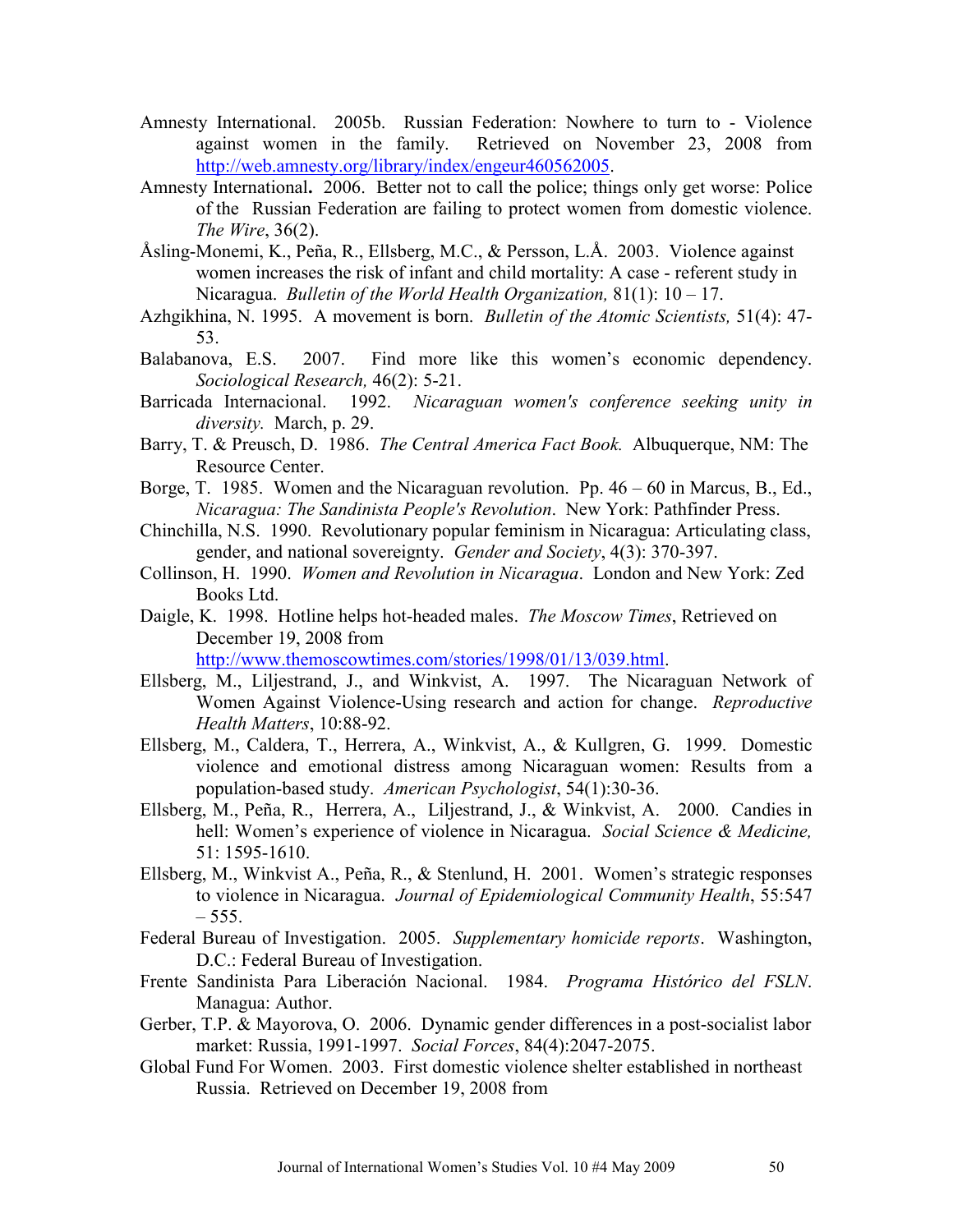http://www.globalfundforwomen.org/publications/newsletter/2003-08/russia.html.

- Horne, S. 1999. Domestic violence in Russia. *American Psychologist*, 54(1):55-61.
- Human Rights Watch Women's Rights Project. 1995. *Russia: Neither Jobs Nor Justice: State Discrimination Against Women in Russia,* 7(5). New York: Human Rights Watch.
- Human Rights Watch. 1997. *Russia: Too Little, Too Late: State Response to Violence Against Women,* 9(13). New York: Author.
- Human Rights Watch. 1998. *World Report: The Women's Rights Project*. New York: Author.
- Human Rights Watch. 2000*. Governments Urged to Stop Violence Against Women*. Retrieved on December 19, 2008 from

http://hrw.org/english/docs/2000/06/02/global607.htm.

- Inforpress Centroamericana. 1999. Domestic violence in Nicaragua. *Inforpress Centroamericana*. Guatemala City: Inforpress Centroamericana.
- Kishor, S. & Johnson, K. 2004. *Profiling domestic violence: A multi-country study*. Columbia, MD: ORC Macro.
- Leifeld, Katrina. 2001. The Russian shelter movement. *Off Our Backs,* 31(11):22-26.
- Lund, C. 1970. Introduction. Pp. 3 11 in Trotsky, L. *Women and the Family*. New York: Pathfinder Press.
- Mesner-Hage, K. 2008. *La violencía intima: International and local responses to domestic violence in Nicaragua.* Macalaster College. Retrieved on December 17, 2008 at http://digitalcommons.macalester.edu/intlstudies honors/8.
- Mereu, F. 2003. What do women want? Their representatives in the state Duma. *St. Petersburg Times.* Retrieved on December 18, 2008 from http://www.sptimes.ru/index.php?action\_id=2&story\_id=10999.
- Millet, K. 1970. *Sexual Politics*. New York: Doubleday.
- Pérez-Landa, L. 2001. *Violence against women in Nicaragua*. Retrieved on December 17, 2008 from http://www.omct.org/pdf/VAW/NicaraguaEng2001.pdf.
- Red de Mujeres Contra la Violencia. 1996. *Texto y explicacion de la ley No. 230: Reformas y adiciones al codigo penal para prevenir y sancionar la violencia intrafamiliar*. Managua, Nicaragua: Author.
- Rhein, W. 1998. The feminization of poverty: Unemployment in Russia. *Journal of International Affairs,* 52(1):351 – 367.
- Soroptimist International of the Americas. 1998. *Legislative Guide: Domestic Violence Against Women, Reports on 17 Sorptimist Countries*. Philadelphia: Author.
- Sperling, V. 1998. Foreign funding of social movements in Russia, *Memo No. 26 PONARS, Program on New Approaches to Russian Security Policy Memo Series*, Cambridge, MA: Harvard University.
- St. Petersburg Times. 2004. *"*Call to do more about domestic violence. Retrieved on December 19, 2008 from

http://www.sptimes.ru/index.php?action\_id=2&story\_id=1893.

Taubman, W. & Taubman, J. 1989. *Moscow Spring*. New York: Summit Books.

- The World Bank. 2006. *Nicaragua country brief*. Retrieved on December 19, 2008 from http://go.worldbank.org/AYRB9G1UR0.
- United Nations. 1995. *Report of the human rights committee 50th session (Document A/50/40)*. New York: Author.